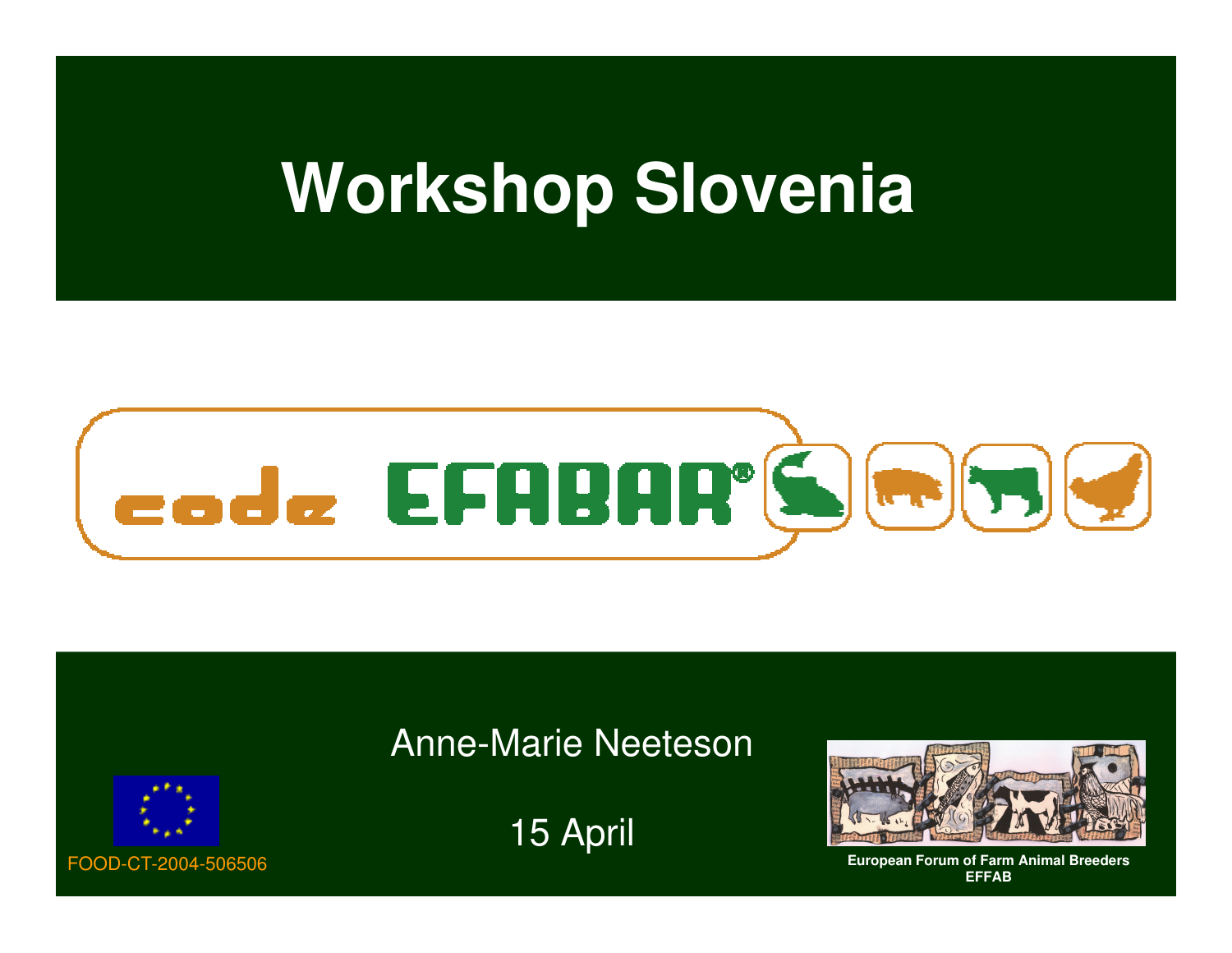





- •Why Code-EFABAR
- What is Code-FFA What is Code-EFABAR
- Procedure of Code-FF Procedure of Code-EFABAR
- $\bullet$  The future of Code-FFARA. The future of Code-EFABAR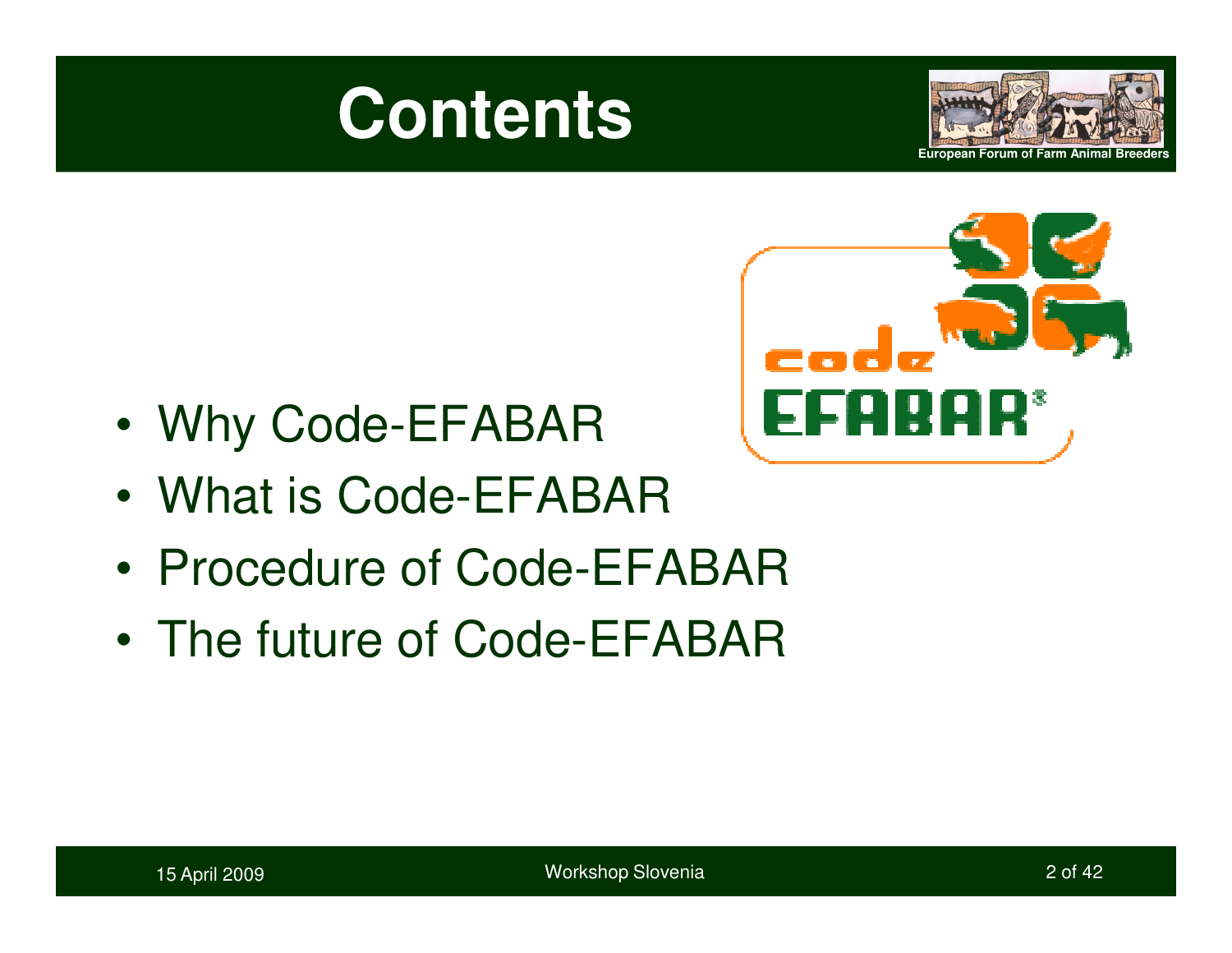



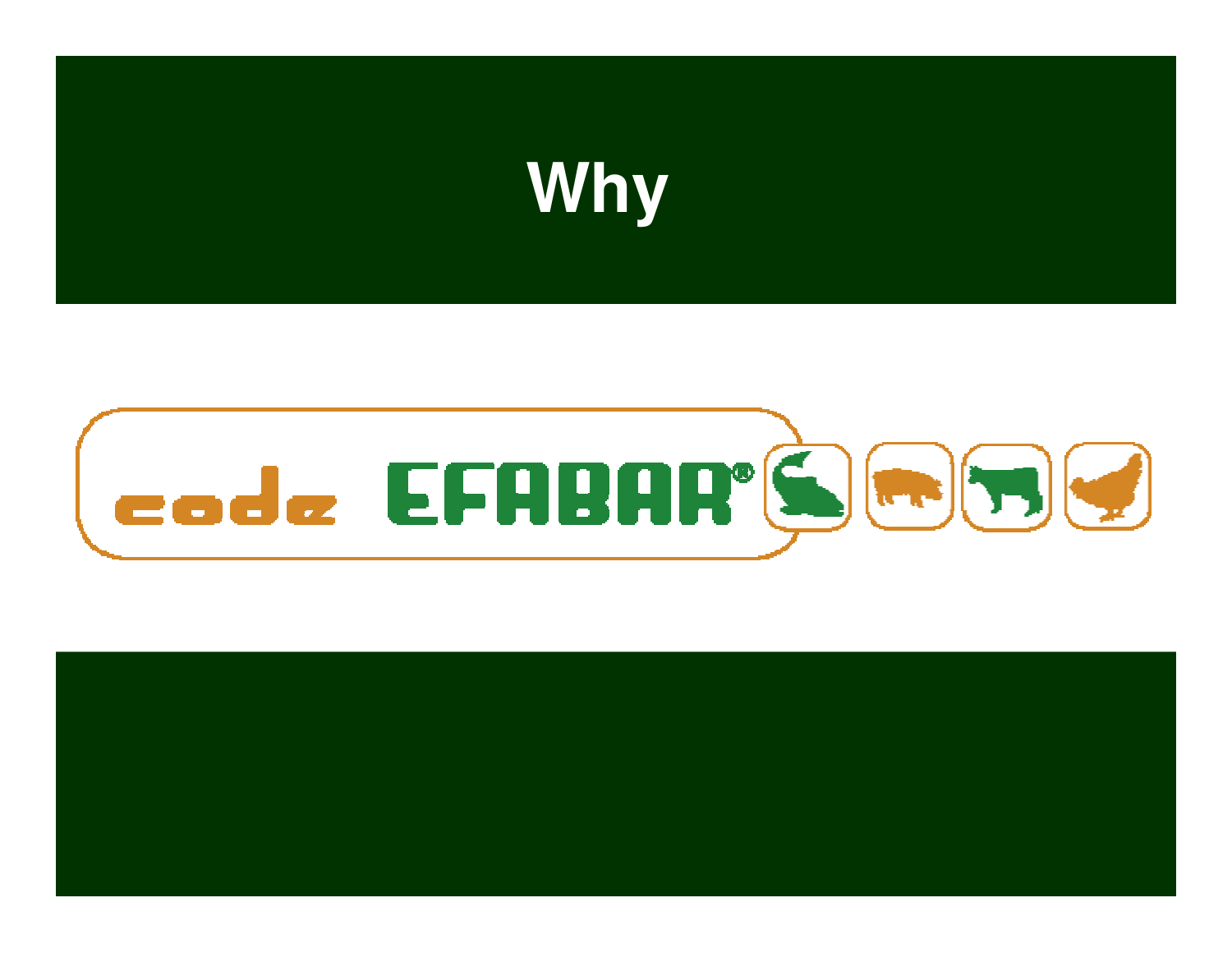

## **What is a Code of Good Practice?**

A description of the principles of good breeding practice and standards of competence expected of and shared by breeding organisations in all aspects of their professional work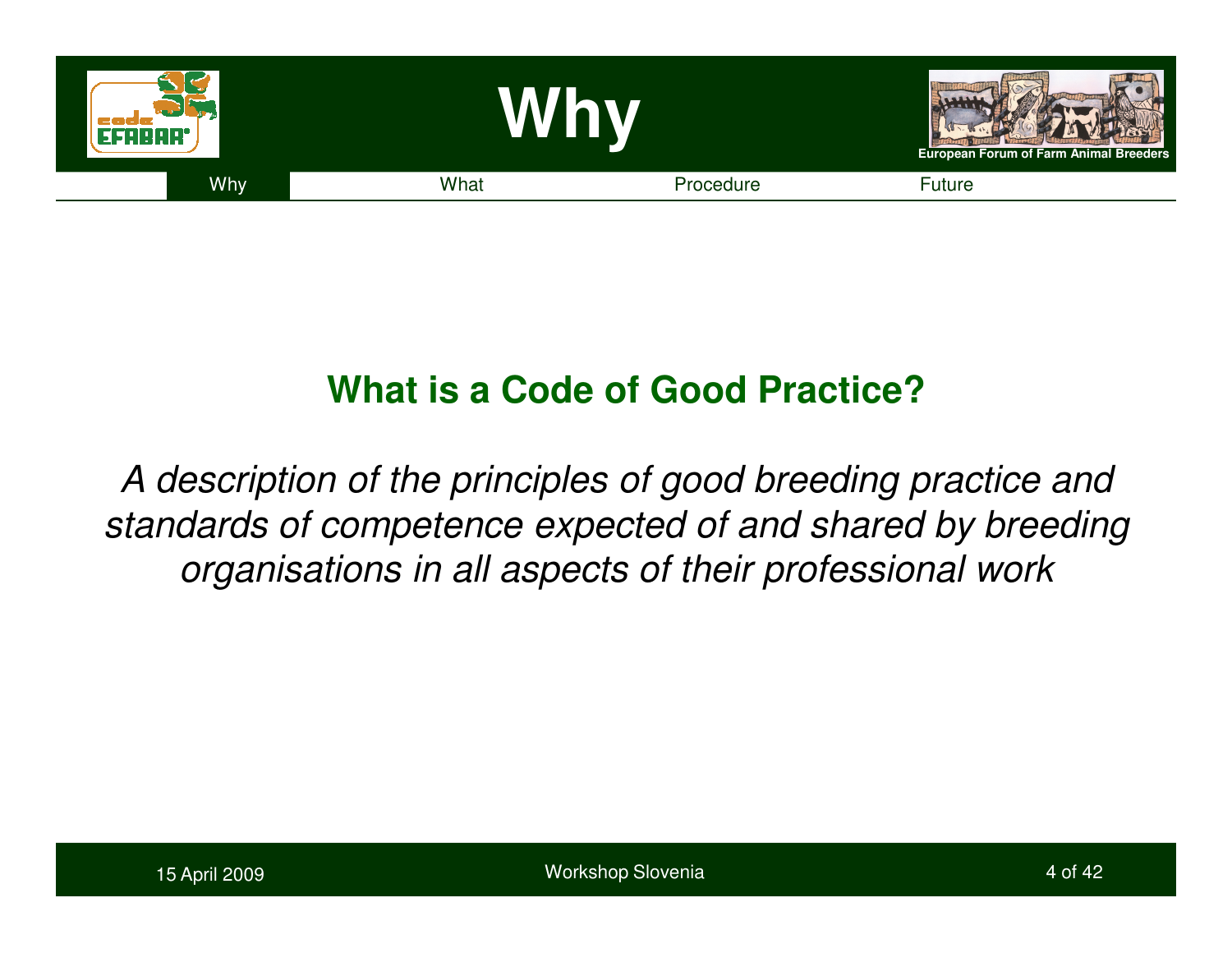

## **Who can adopt the Code?**

## "Breeding organisations"

## includes all structures responsible for farm animal breeding and reproduction

(e.g. herdbook, artificial insemination, embryotechnology, data recording)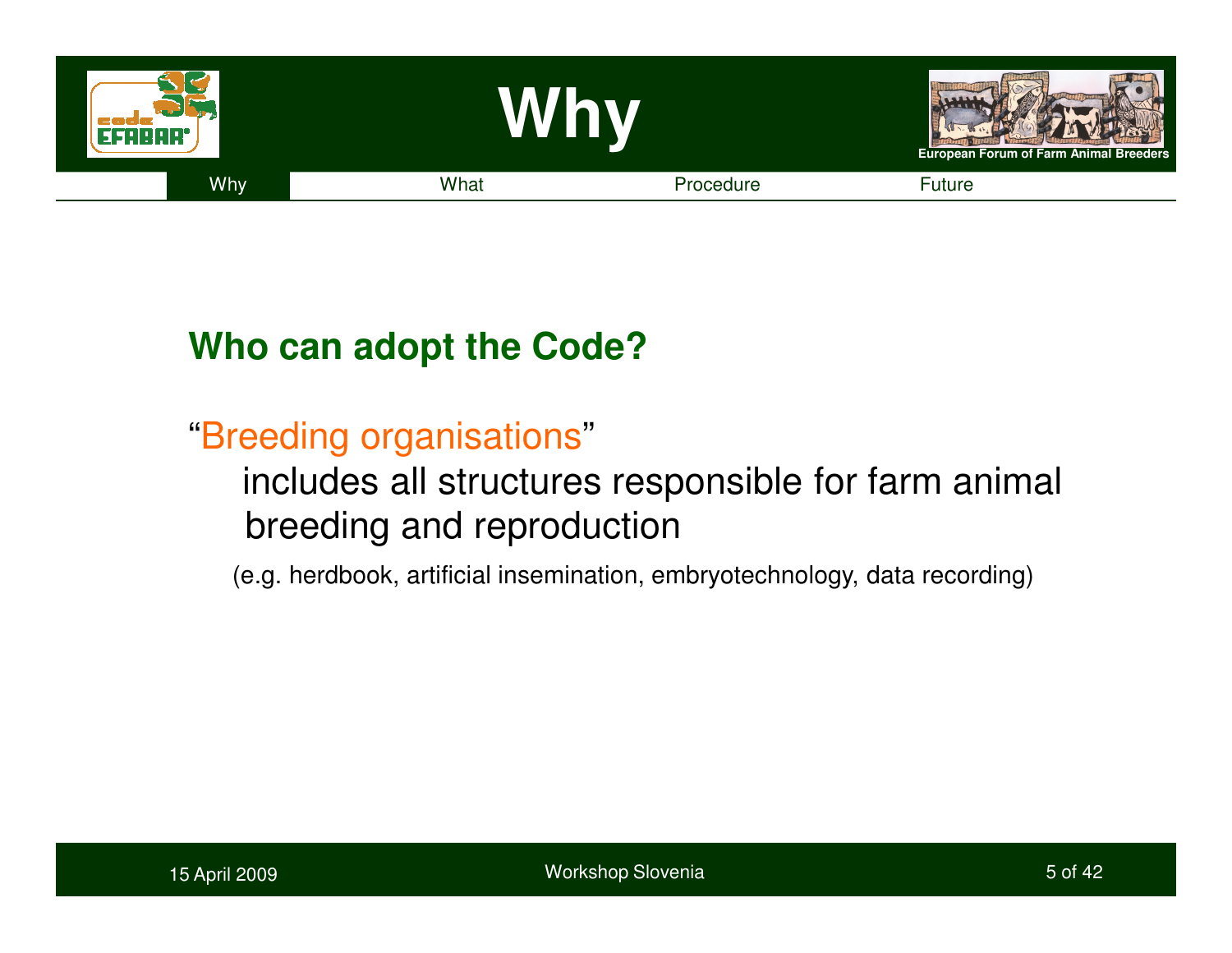

## **Why adopt the Code:**

- You will have an answer ready to questions from 'society'
- 'Your breeding practice' in terms that 'society' understands/cares for
- A Code across species and across countries (not pinpointing on *you*)
- Has proved to be a good way to prevent extra unnecessary legislation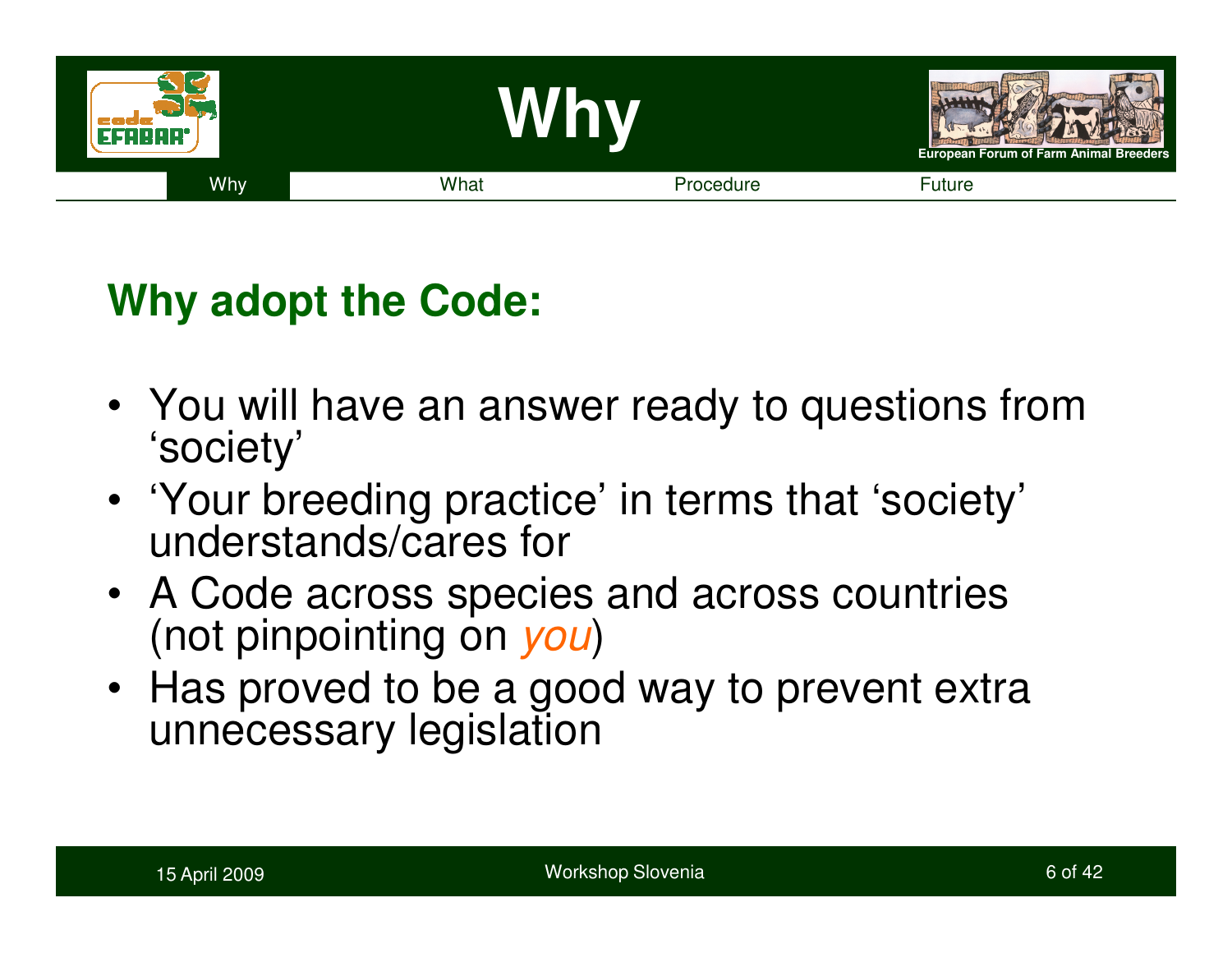

# **Cultures Breeding <sup>≠</sup> Society**

#### **Society: Individuals**

- •Intrinsic value
- •Individuals



#### **Desirability:**

Ideal outcome

#### **Driver:**

Legislation (on welfare…)

#### **Breeders: Populations**

- Traits: Means, Variances
- Adjustment by means of selection



### **Feasibility:**

Genetic progress

#### **Drivers:**

**Competitiveness** Economic viability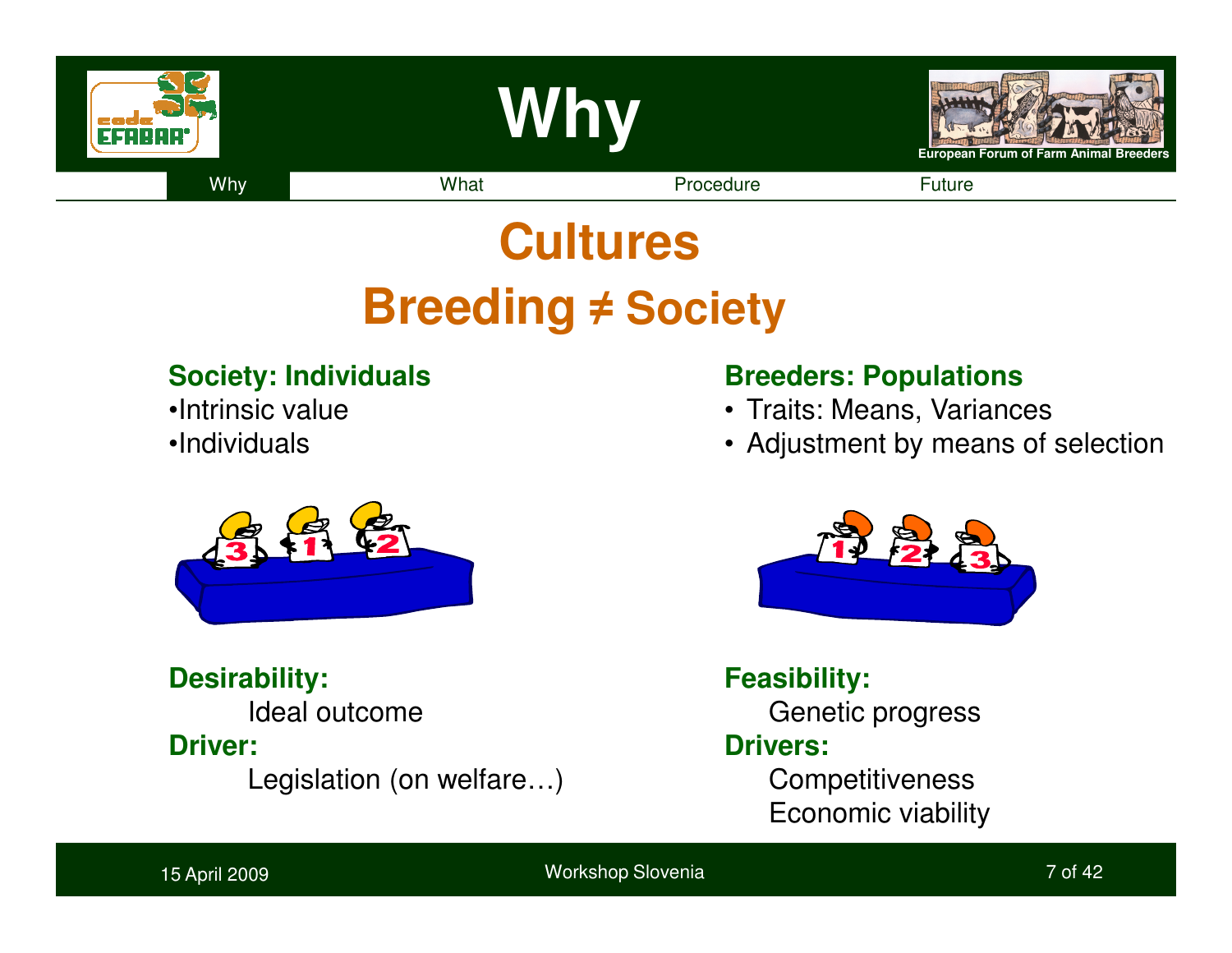

#### **Examples how it 'works':**

- $\bullet$  Society:
	- No additional regulations on semen sexing NL
	- No breeding limitations in UK
	- Used in the European cloning discussion
- $\bullet$  Breeding:
	- Way to profile as professional organisation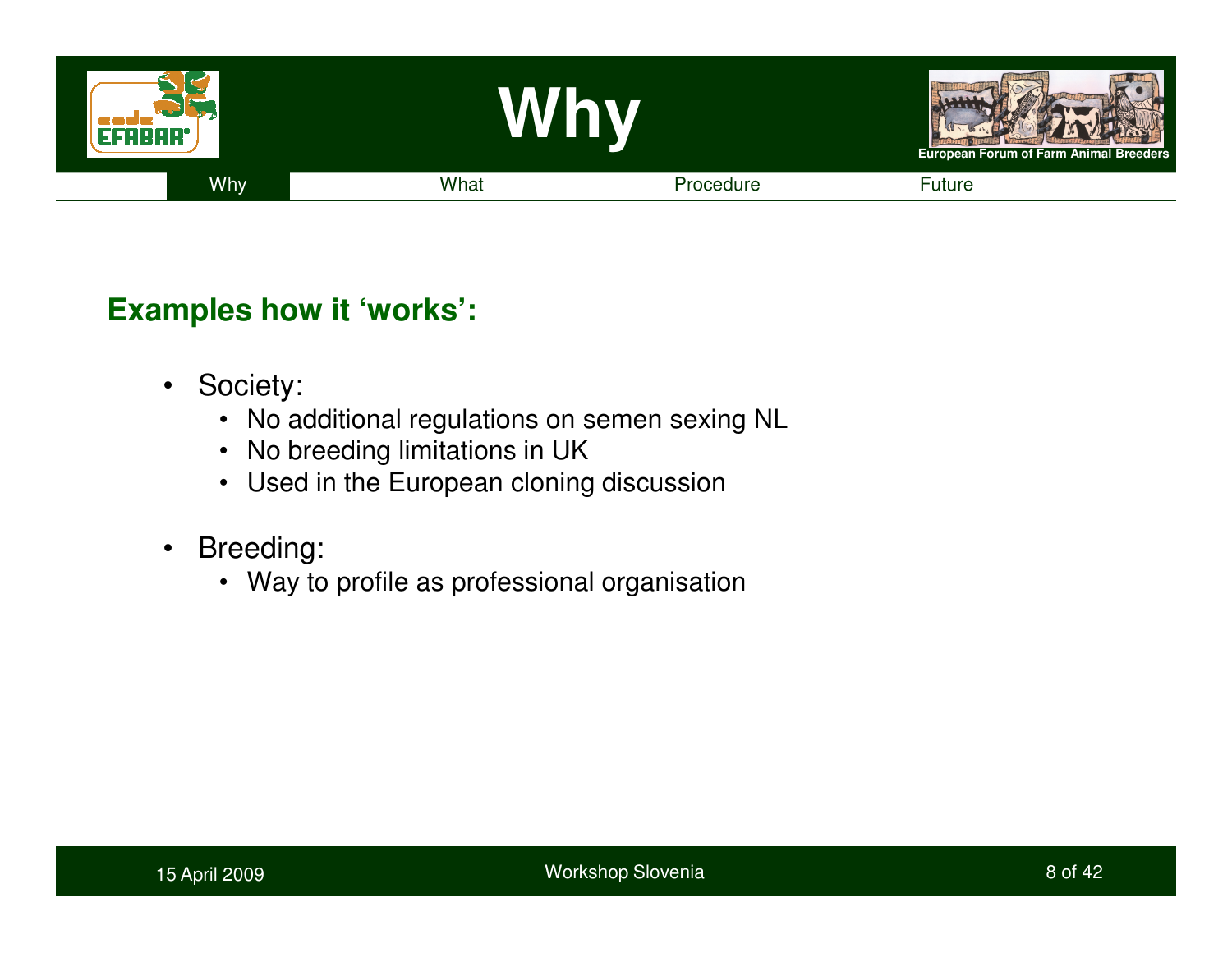# **What is**



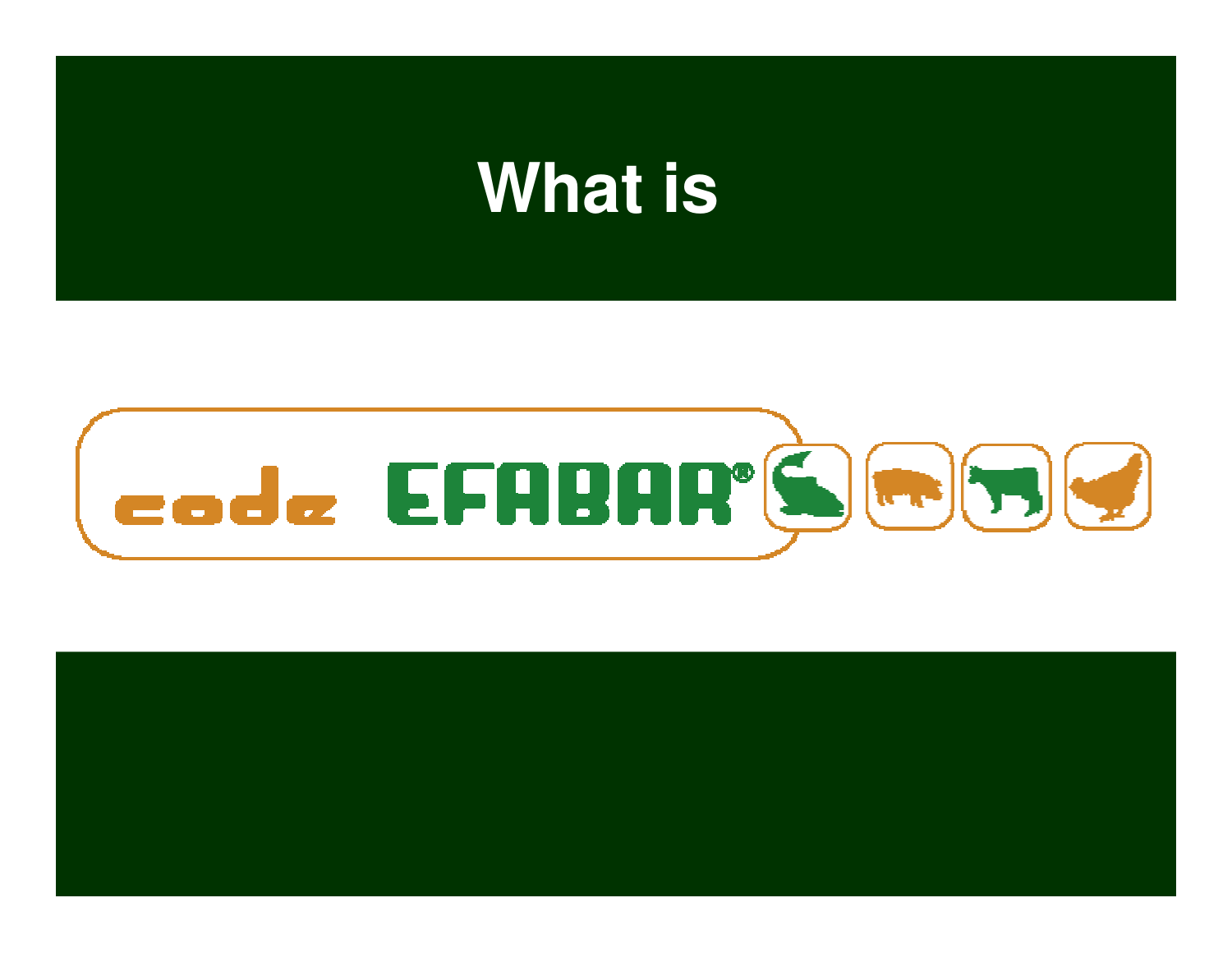

## **Background:**

- $\bullet$ One guideline for all animal species
- $\bullet$ Developed by breeders, not only for breeders
- •Tailor made
- $\bullet$ Demand for transparency from society
- Pro-active
- Practical and adoptable/certifiable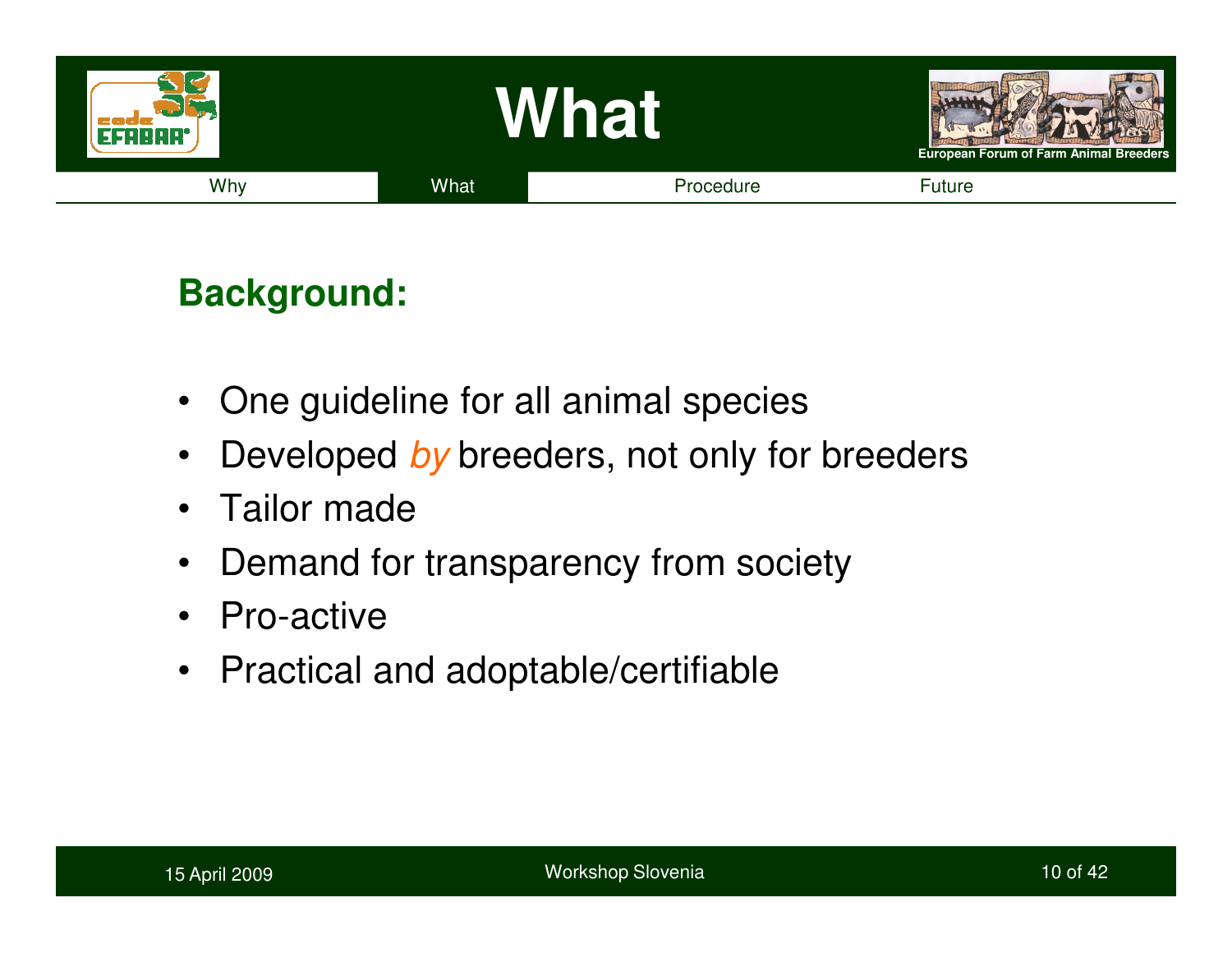

### **Contents of the Code**

### **Introduction**

 How and why•

### **Content Code**

- Sustainability •
- **Technologies** •

**Annexes** (not off. part of Code)

- •Examples for species
- Guidelines for Adoption / Certification•
- •Ethical paper
- •**Definitions**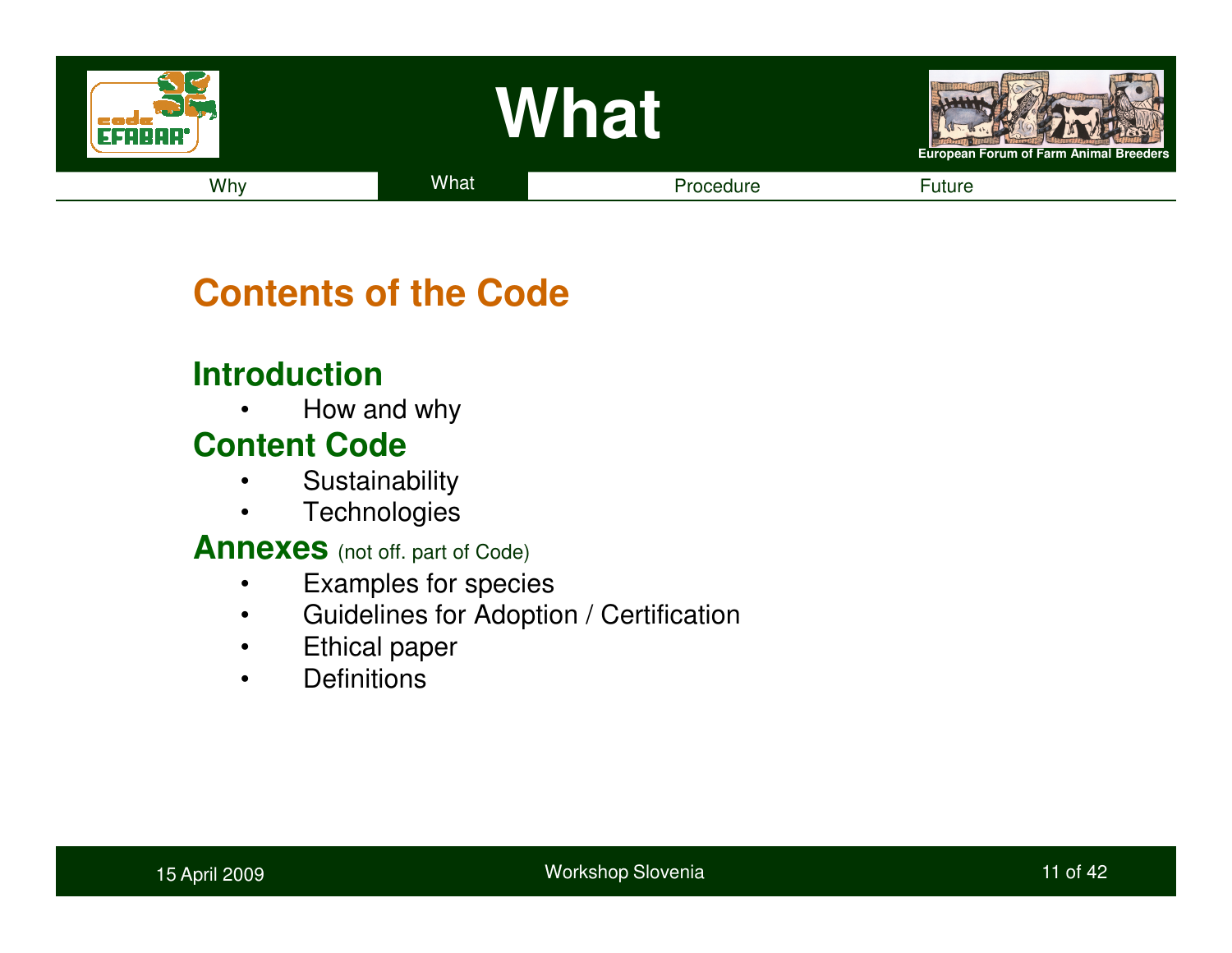

## **Sustainability in farm animal breeding and reproduction**

"The extent to which animal breeding and reproduction, as managed by professional organisations, contribute to maintenance and good care of animal genetic resources for future generations" \*

### **Where can breeding make a difference for sustainability:**

- $\bullet$ Food safety
- Product quality $\bullet$
- Genetic diversity•
- Production efficiency $\bullet$
- •Environment
- •Welfare & health

\*SEFABAR (Sustainable Farm Animal Breeding and Reproduction, 2000-2003)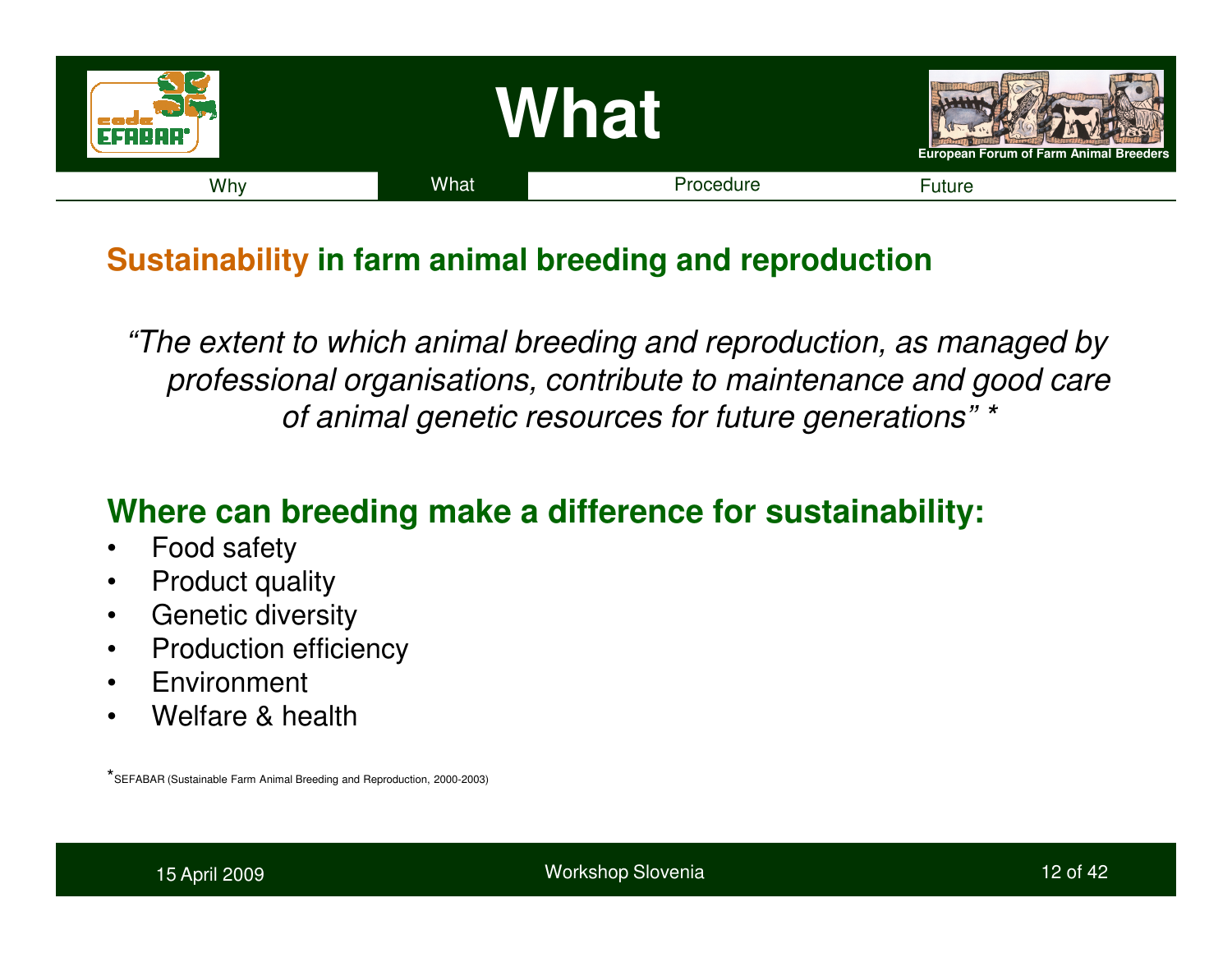

## **Technologies**:

What technologies do you (not) use

- $\bullet$ Breeding (e.g. MAS, transgenesis)
- $\bullet$ Reproduction (e.g. AI, cloning)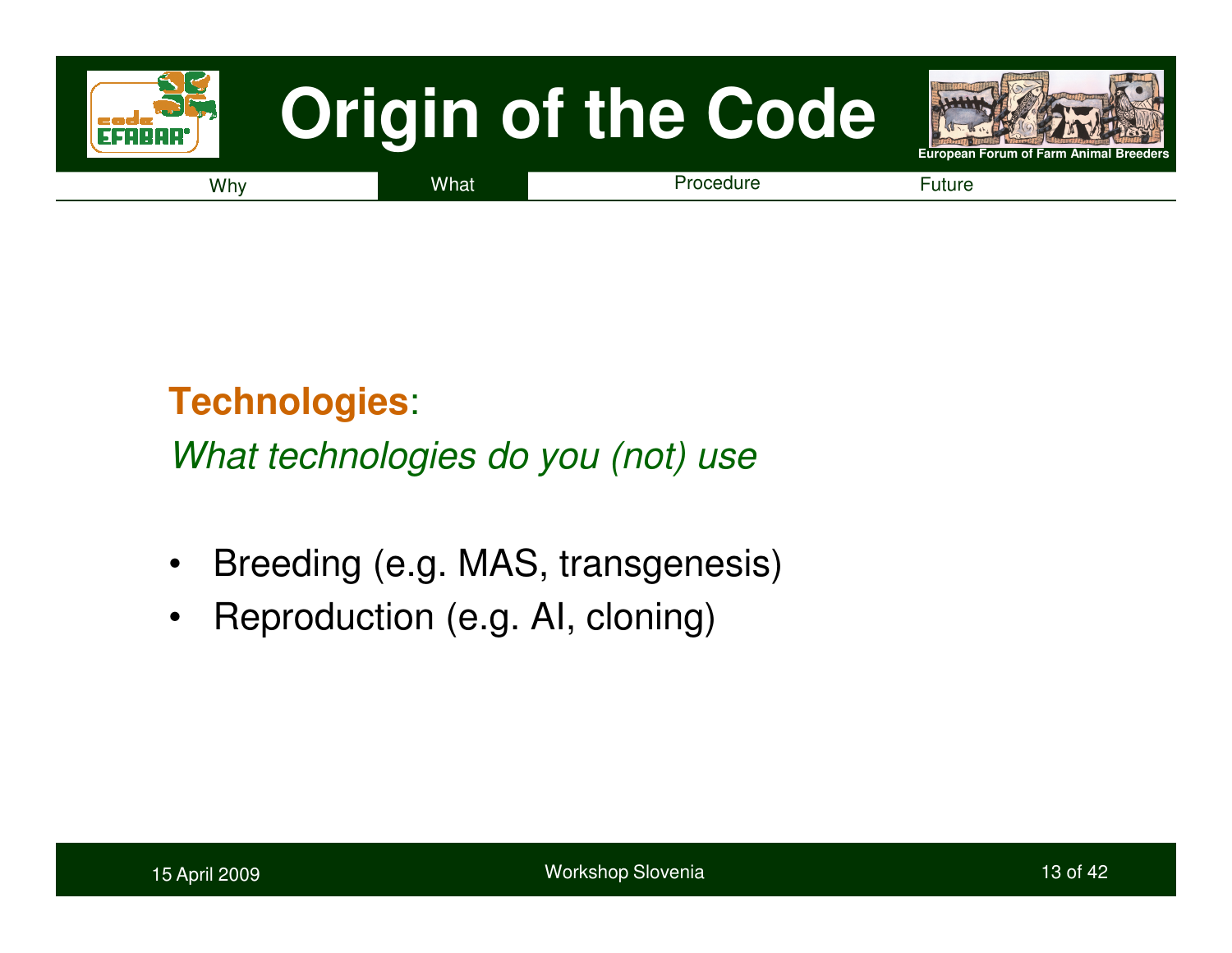# **Procedure of**



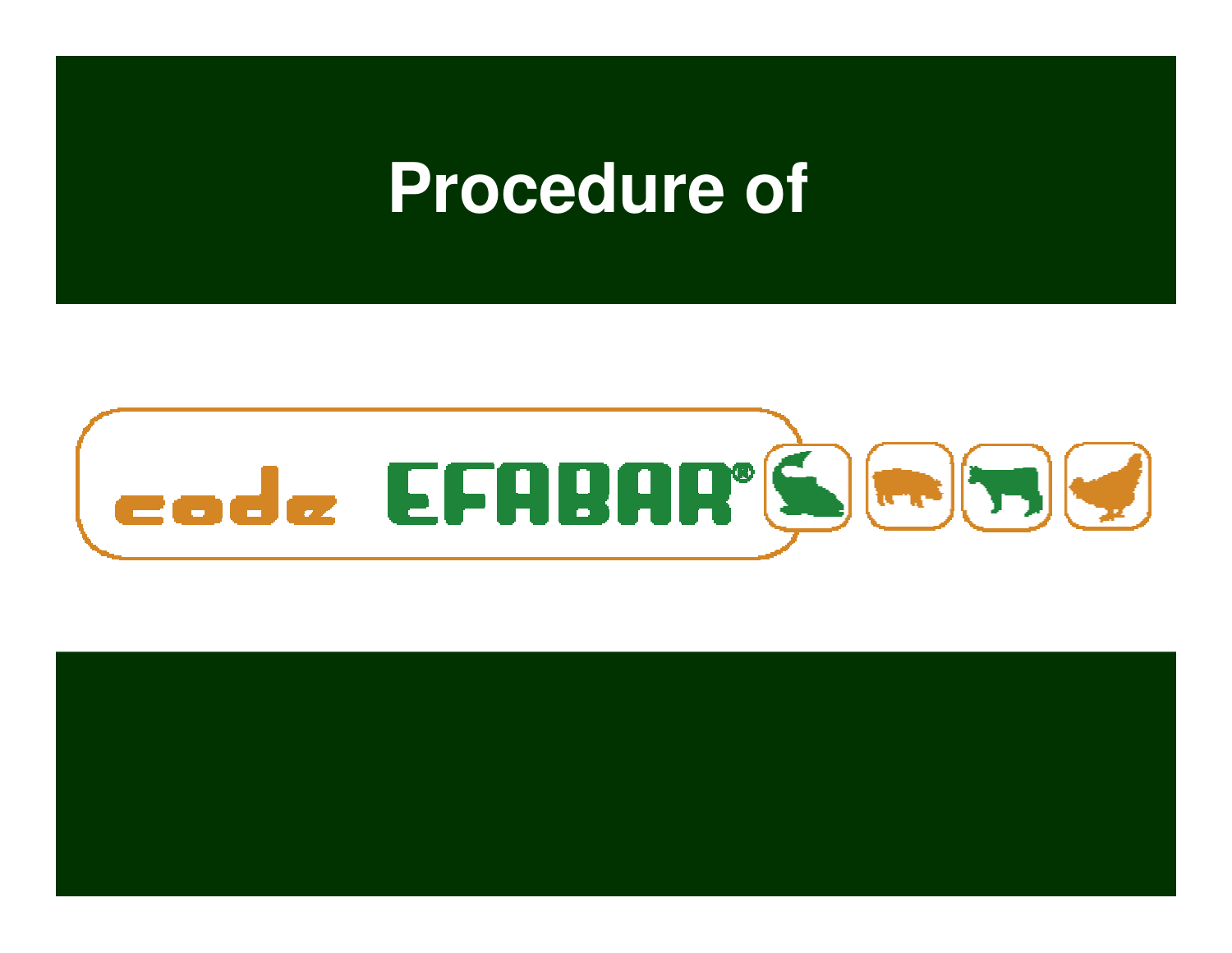

- • **Read Code-EFABAR document**, and see whether you agree
- • **Write out** (can be short) **for your organisation how youwill implement the Code**
- •**Sign the Letter of Adoption**
- • **Indicate who from your organisation will sign the certificate**
- •**Complaints procedure**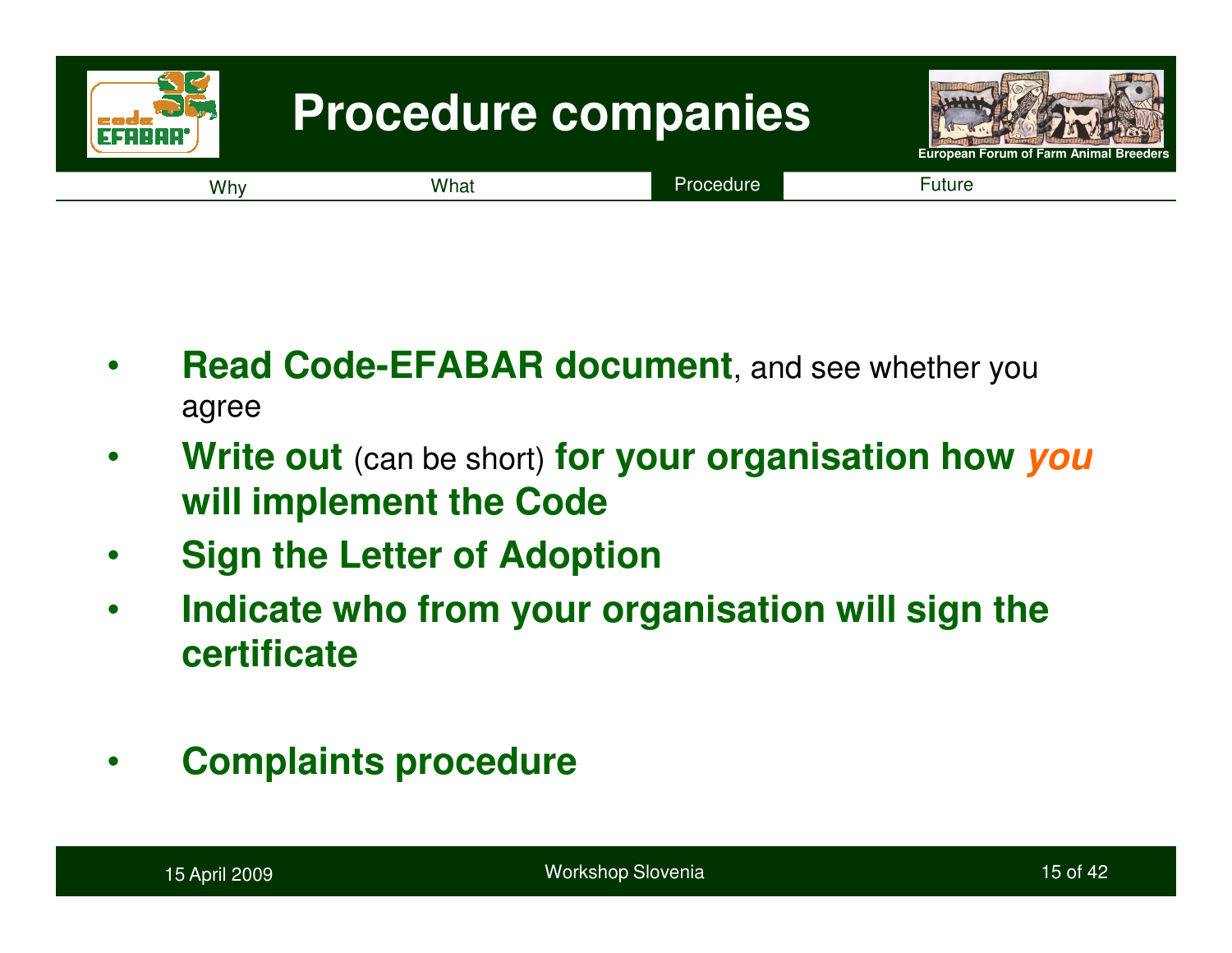

- • **Read Code-EFABAR document**, and see whether you agree
- $\bullet$  **Write out** (can be short) **for your umbrella how you will organise the implementation of the Code and how your 'Code' is being called**
- $\bullet$ **Sign the Letter of Adoption for Umbrellas**
- • **Indicate who from your organisation will sign the certificate**
- • **The organisations under your 'care' can adopt Code'your organisation'**
- •**Complaints procedure**

15 April 2009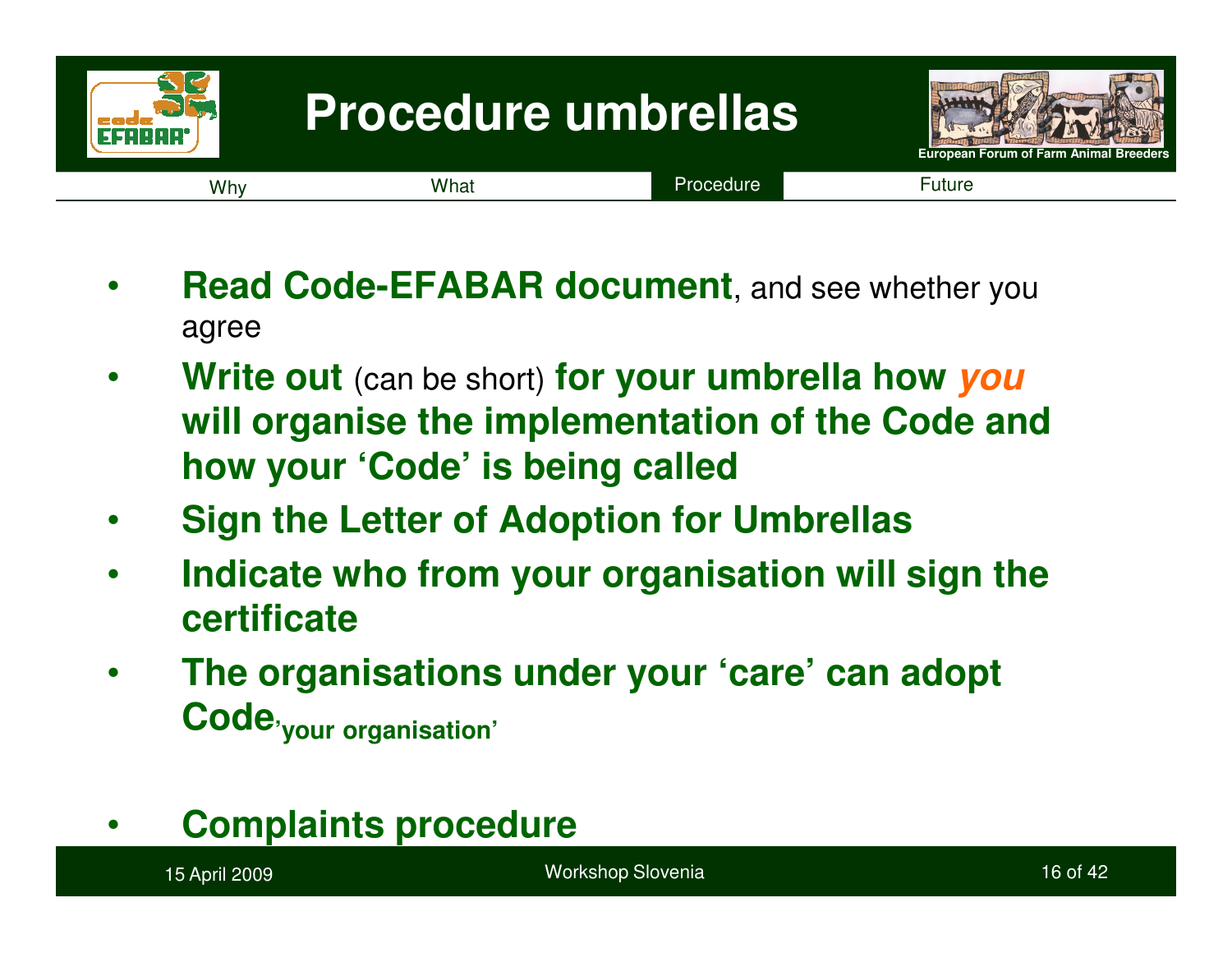

• **Read Code-EFABAR document**, and see whether you agree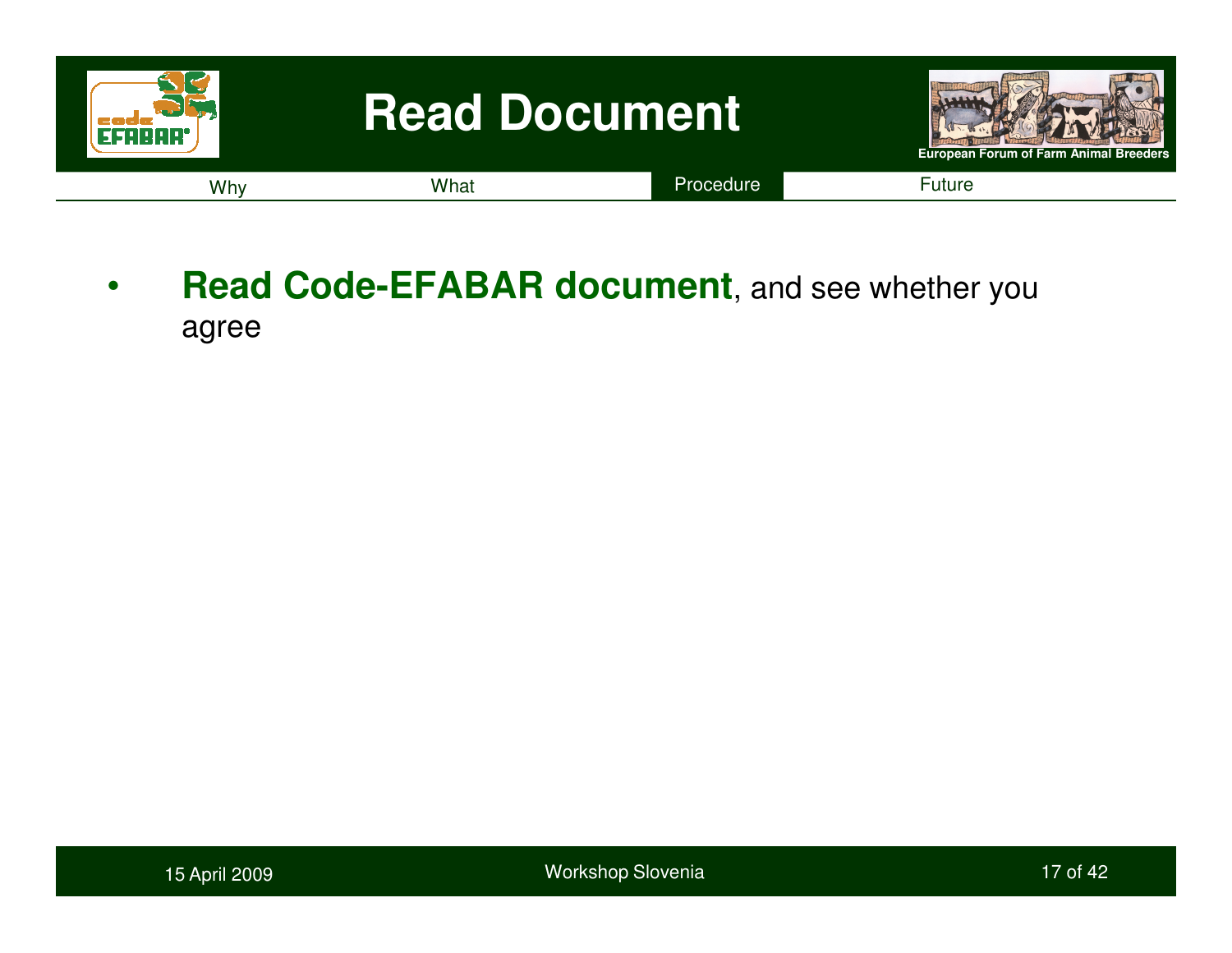

- • **Write out** (can be short) **for your umbrella how you will organise the implementation of the Code and how your 'Code' is being called**
	- $\mathcal{L}_{\mathcal{A}}$ Decision by the organisation
	- $\mathcal{L}_{\mathcal{A}}$  , the state of the state of the state  $\mathcal{L}_{\mathcal{A}}$ Organise assistance to adopt within
	- $\mathcal{L}_{\mathcal{A}}$  Agree that the organisation complies with Code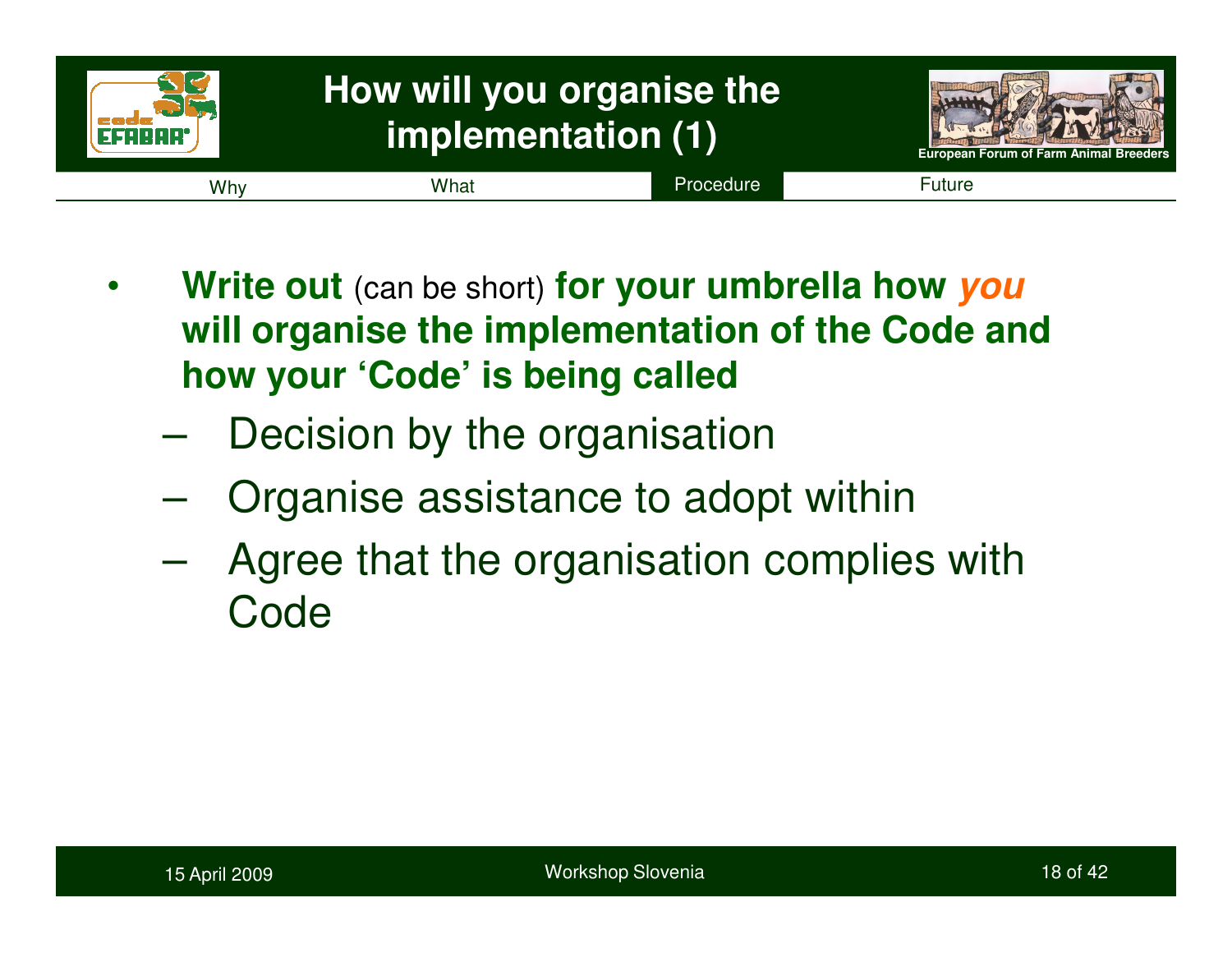

- • **Write out** (can be short) **for your umbrella how youorganise the implementation of the Code and how your 'Code' is being called** 
	- – The umbrella organisation makes sure that the members:
		- •**Respect the legislation** on zootechnics, health, animal<br>welfare welfare
		- Respect a **balanced breeding goal** (established or nor at •breed/national level)
		- Use modern **biosecurity methods** to minimise disease •transmission
		- Treats animals under their care with **respect**•
		- Ensure **health and welfare** of animals under their care  $\bullet$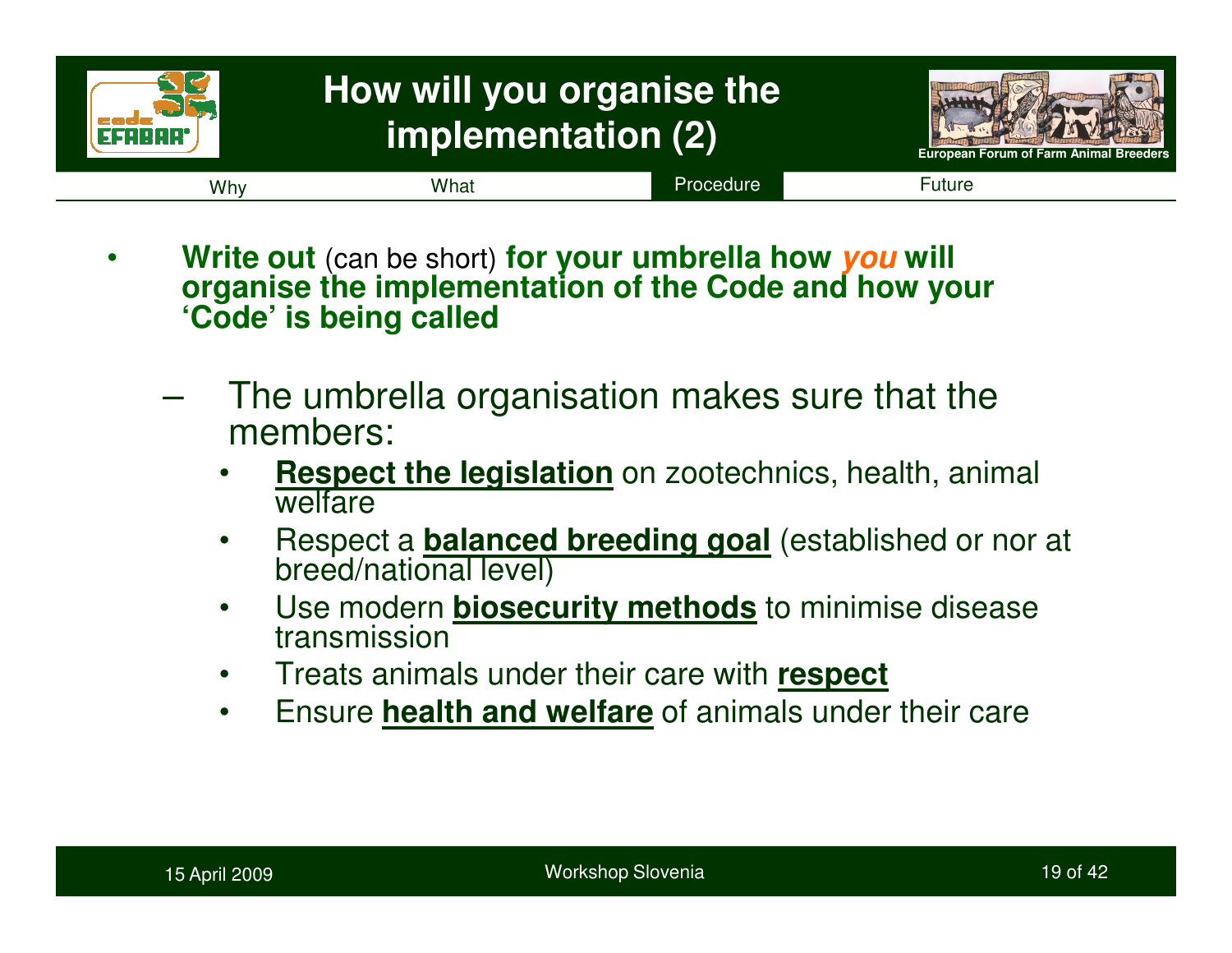

- • **The name of your 'Code'**
	- $\mathcal{L}_{\mathcal{A}}$  , where  $\mathcal{L}_{\mathcal{A}}$  is the set of the set of the set of the set of the set of the set of the set of the set of the set of the set of the set of the set of the set of the set of the set of the set of the E.g. Code-EFABAR<sub>Slovenian</sub> Breeders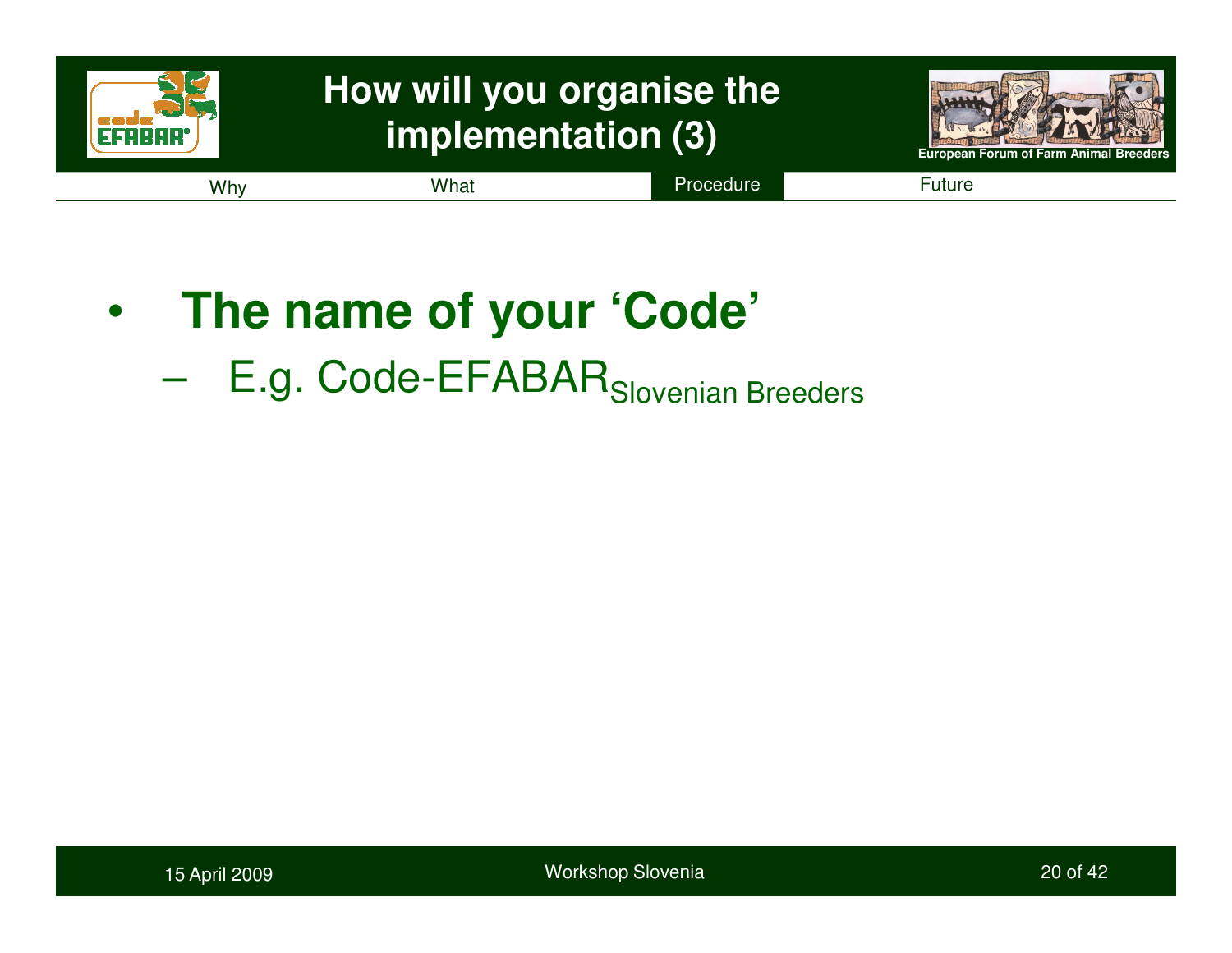

## **After this workshop**

- •We will send you:
	- –the certificate signed by our chair
	- – the digital logo's and promotional articles (brochures, transparent sticker, foamboard
- •We will keep the document from your organisation safely, and not provide any information to other organisations nor anyone else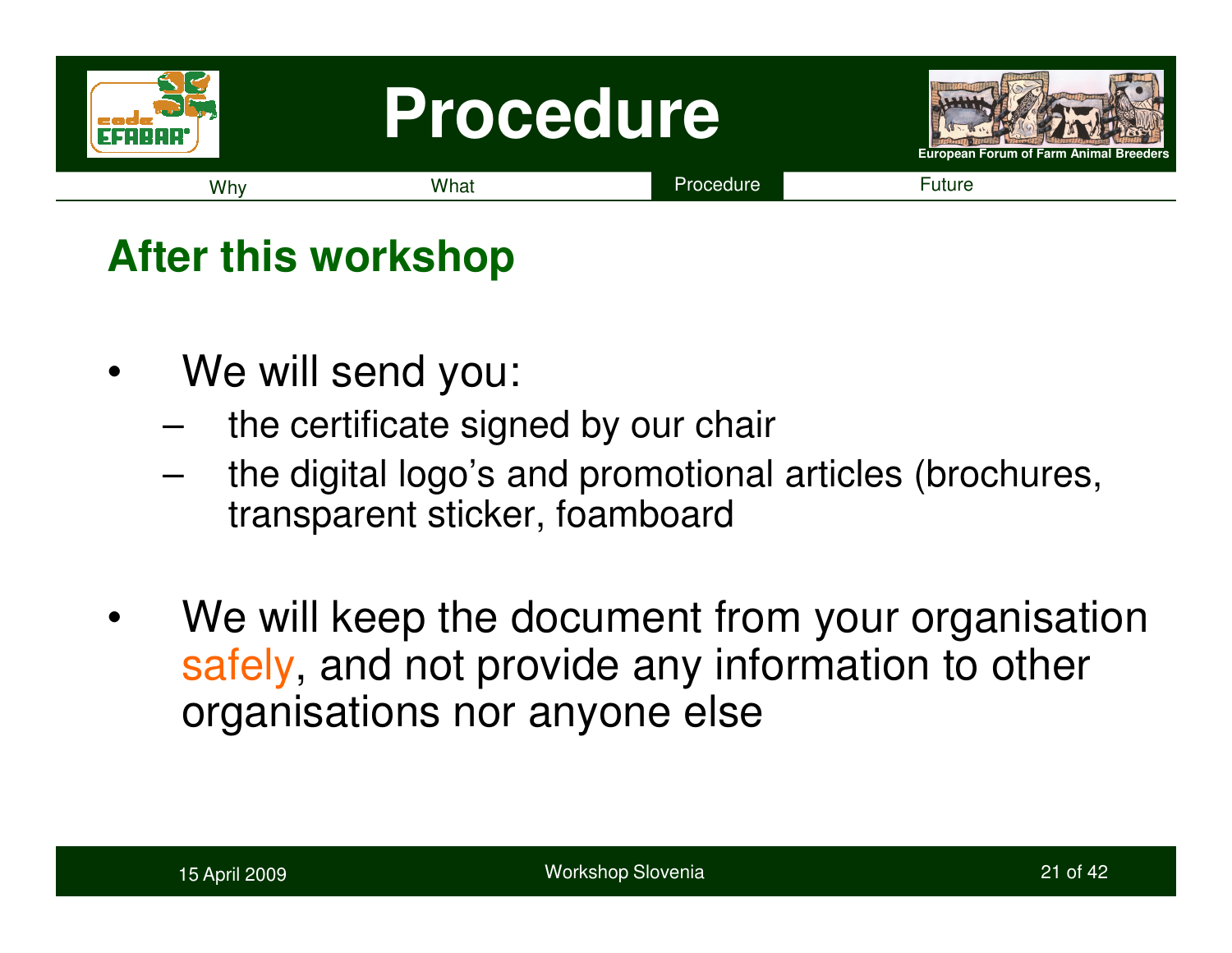

- •**Sign the Letter of Adoption for Umbrellas**
- • **Indicate who from your organisation will sign the certificate**
- **The organisations under your 'care' can adopt**  •**Code'your organisation'**
- •**Complaints procedure**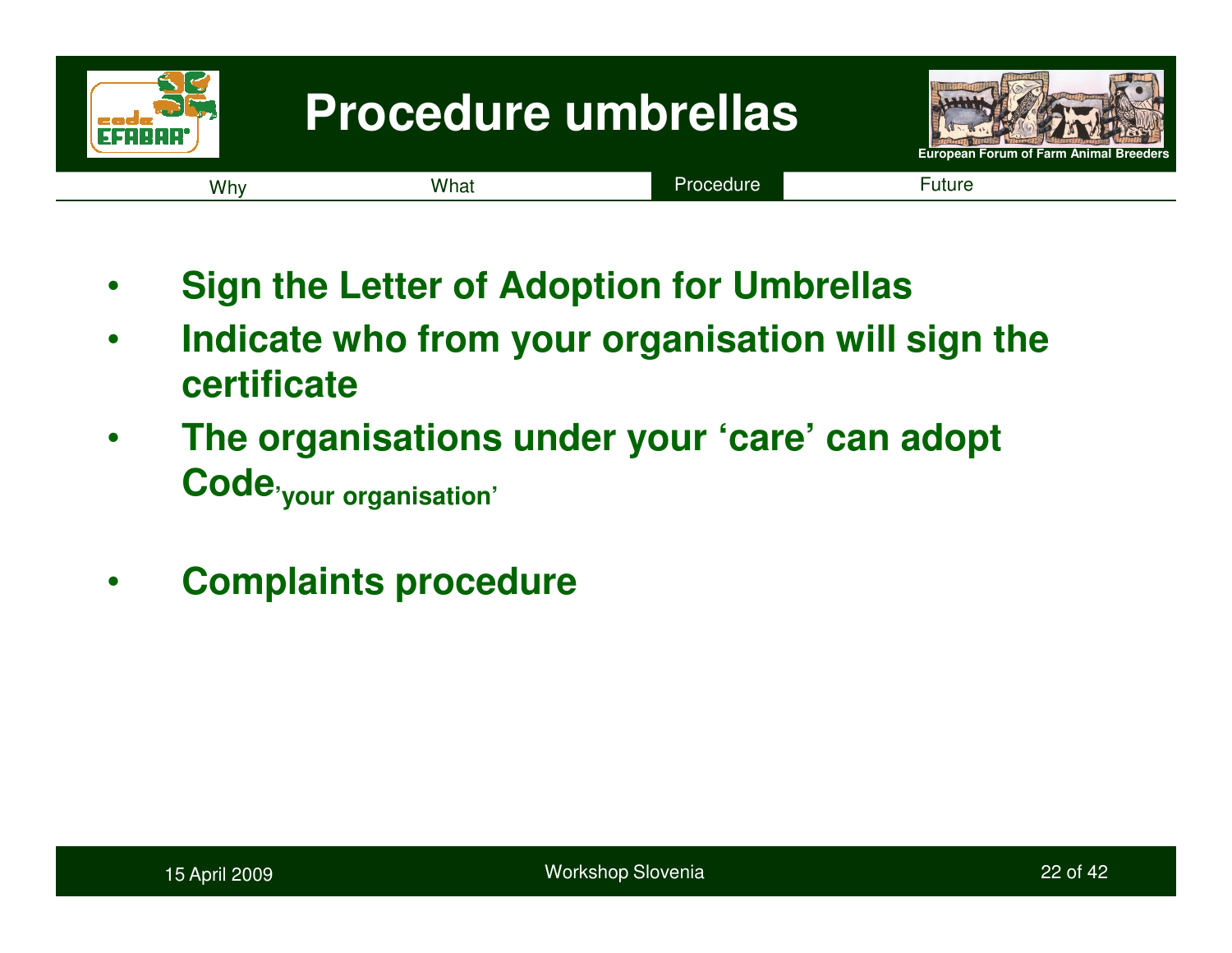

#### •**Complaints procedure**

- EFFAB files complaint
	- $\bullet$ Informative questions EFFAB answers
	- • Implementation questions, EFFAB and company prepare answer in 3 weeks and file answer to complainer in 1 week
	- • Complainer not satisfied:
		- Complainer and company put each € 750 in pot EFFAB
			- »Committee of Non Conformance
			- »4 breeders and an ethicist
		- Opinion of Committee rules the one who is right gets money back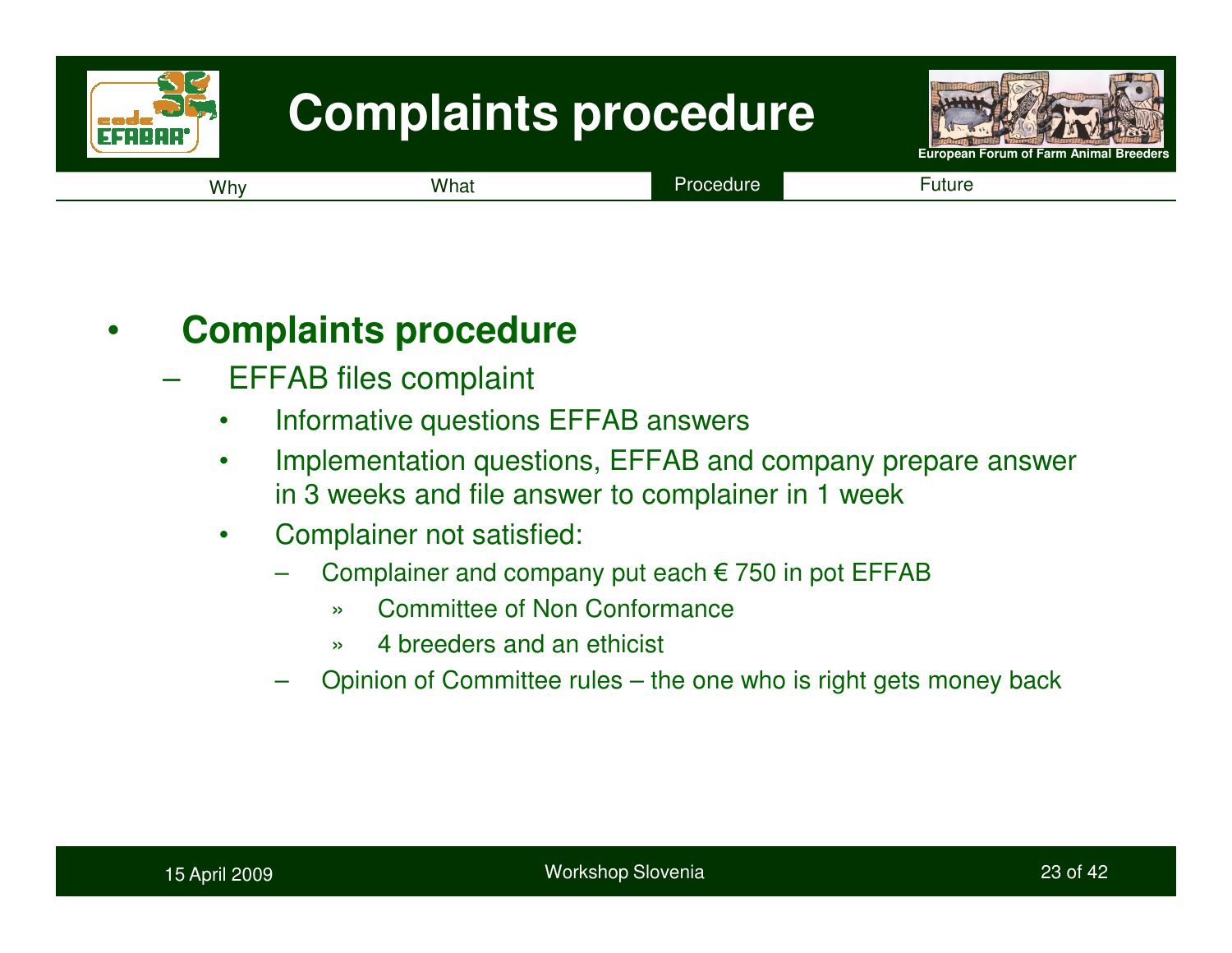# **Guide examples**



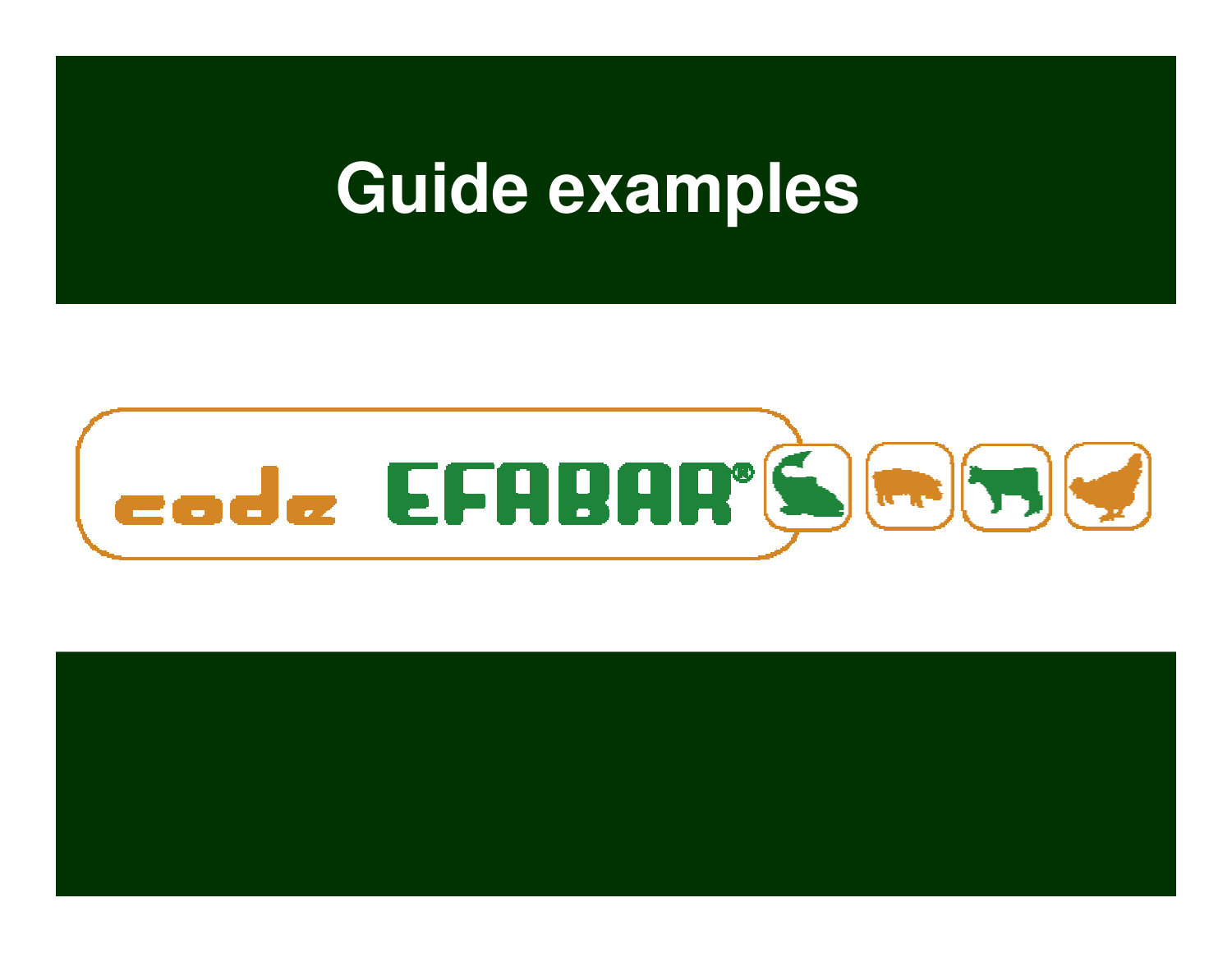

- • **In this excercise each company writes out its breeding according to sustainability**
- • **The document is 'secret' and needs not to be shared with others e.g.** 
	- In safe of umbrella
	- With notary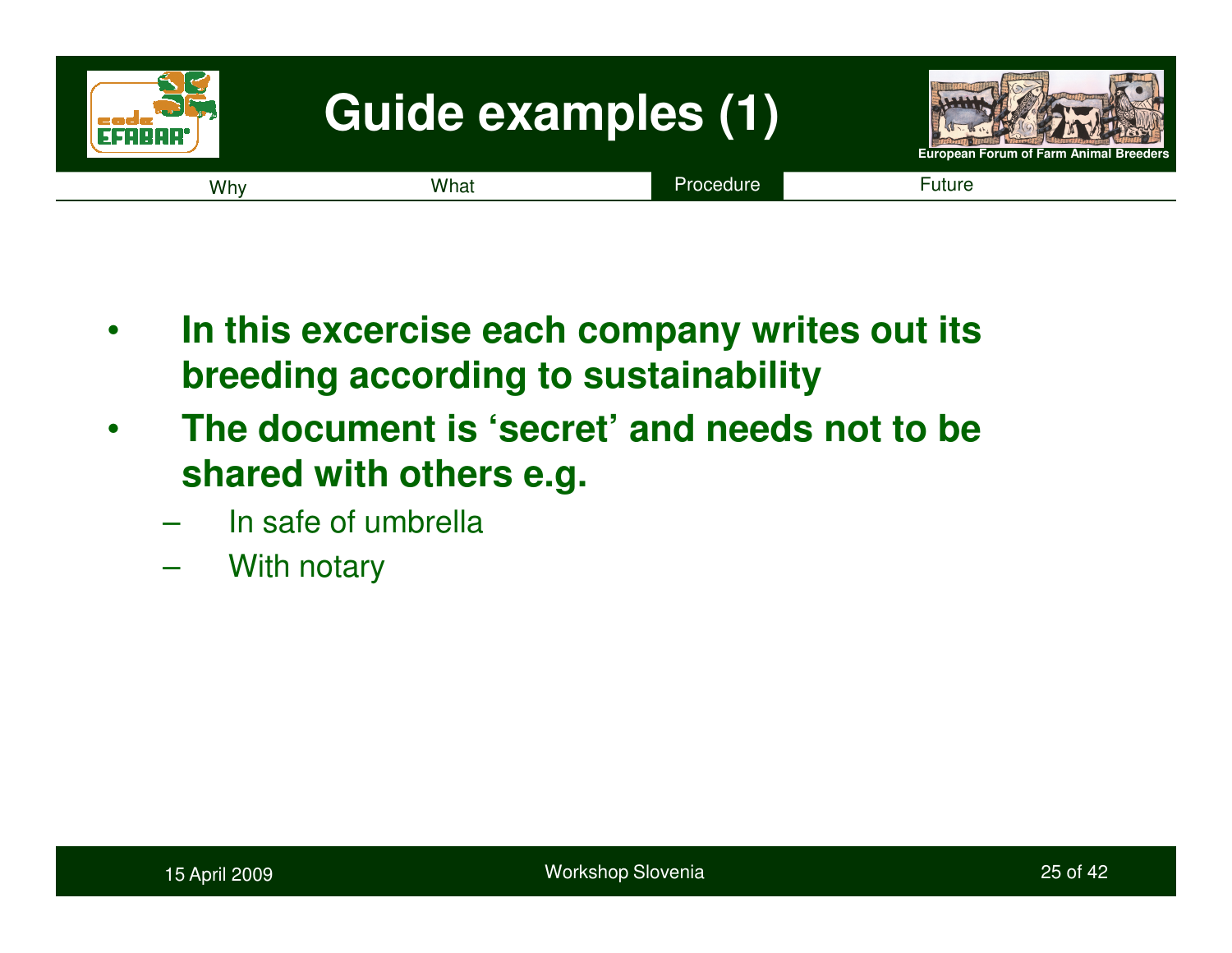

- • **We choose a species (cattle, pigs, poultry, farmed fish)**
- • **Content Code**
	- Sustainability •
	- **Technologies**  $\bullet$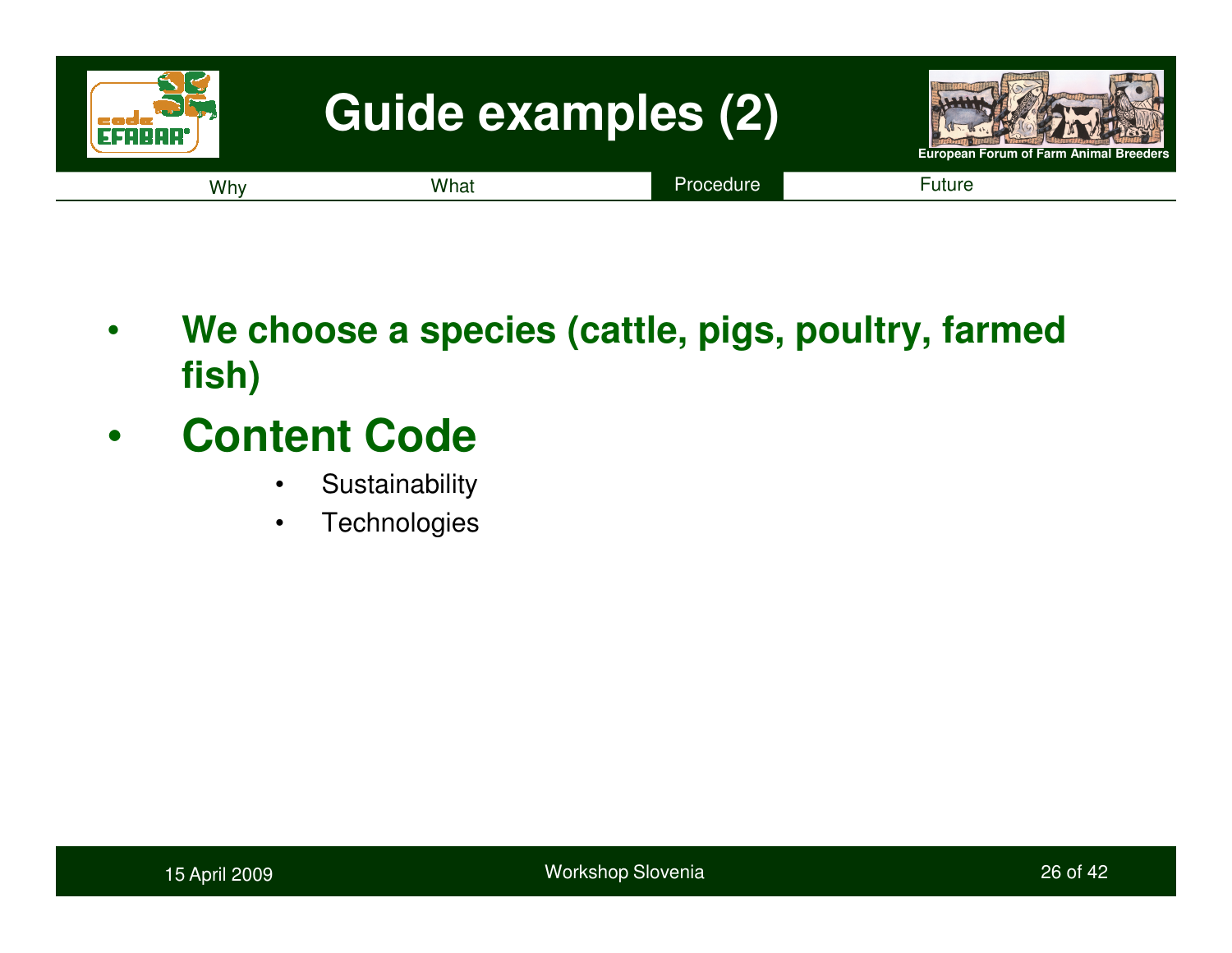

- •Product quality and food safety
- •Genetic diversity
- •Production efficiency
- •Environment
- •Welfare & health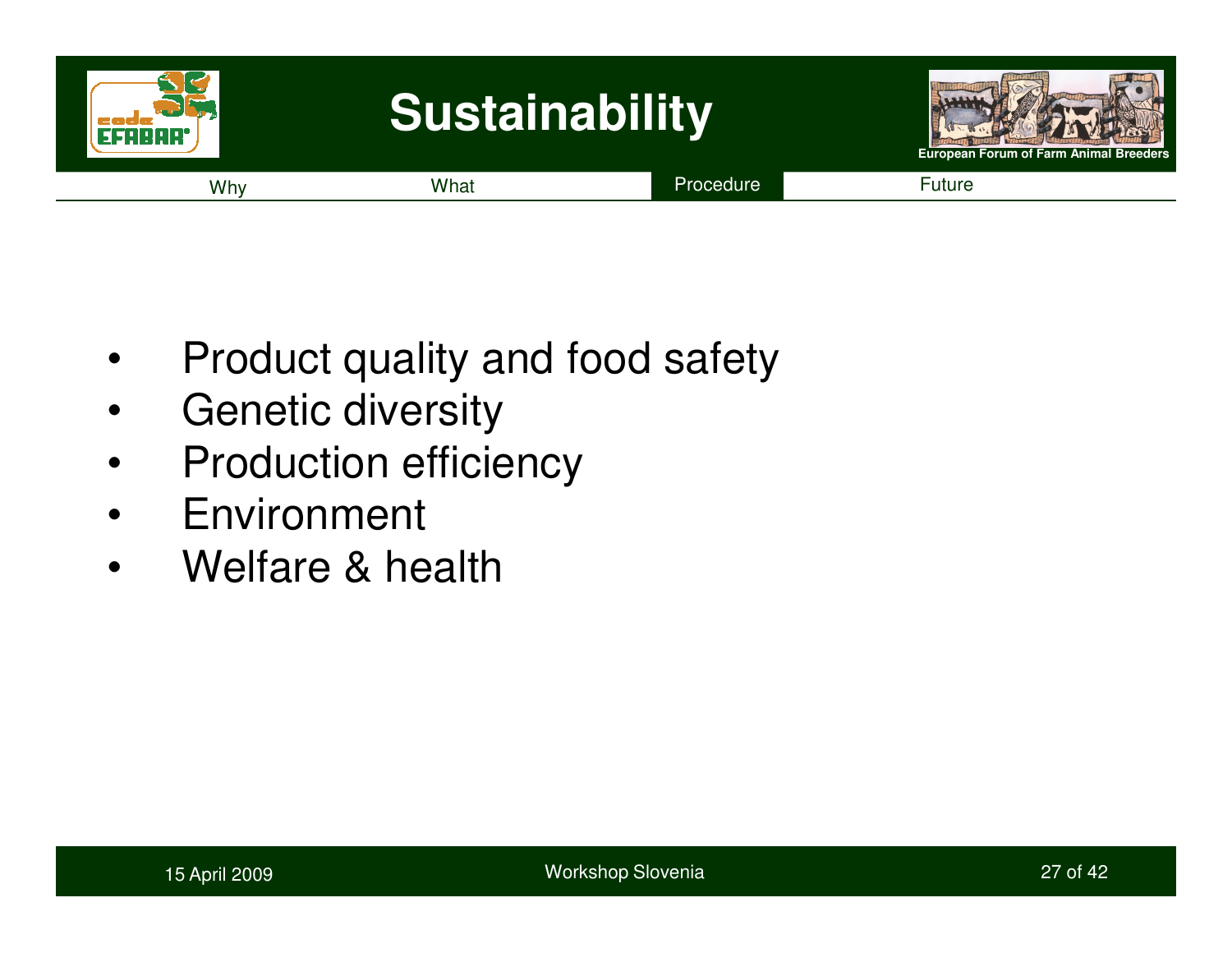

# **Product Quality (1)**



| Why                                               | Procedure<br>What                               | <b>Future</b>                                                                                                                        |
|---------------------------------------------------|-------------------------------------------------|--------------------------------------------------------------------------------------------------------------------------------------|
| <b>Element</b>                                    | <b>Breeding goal</b>                            | <b>Explanation</b>                                                                                                                   |
| Milk carrier production                           | Maintained                                      |                                                                                                                                      |
| Milk fat production                               | Increased milk fat<br>production                |                                                                                                                                      |
| Milk protein production                           | Increased milk protein<br>production            |                                                                                                                                      |
| Growth rate<br>Dairy cattle<br><b>Beef cattle</b> | Maintained growth rate<br>Increased growth rate | Growth rate is a trait under<br>selection within the beef<br>breeds. In general growth<br>rate is not considered in<br>dairy breeds. |
| 15 April 2009                                     | Workshop Slovenia                               | 28 of 42                                                                                                                             |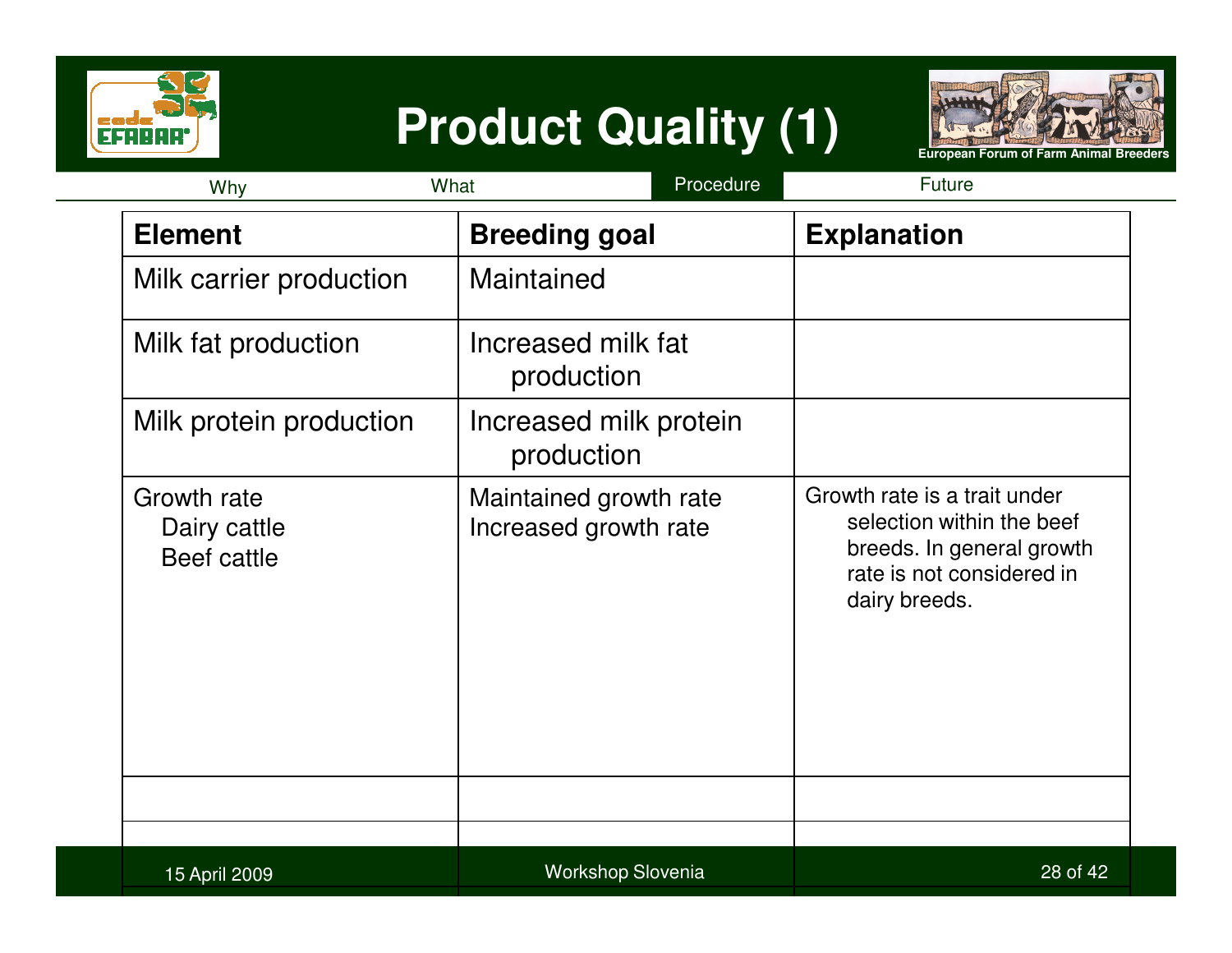

# **Product Quality (2)**



| What<br>Why                                                | Procedure                                                                       | Future                                                                                                                                                                     |
|------------------------------------------------------------|---------------------------------------------------------------------------------|----------------------------------------------------------------------------------------------------------------------------------------------------------------------------|
| <b>Element</b>                                             | <b>Breeding goal</b>                                                            | <b>Explanation</b>                                                                                                                                                         |
| Somatic cell count (SCC)                                   | Decreased number of<br>somatic cells in the<br>milk                             | SCC is an indicator of poor<br>udder health. In several<br>countries milk prices are<br>depending on SCC.                                                                  |
| Processing quality, milk                                   | Maintained or improved<br>processing quality to<br>meet market<br>requirements. | Increased quality and yield<br>of processed consumers<br>products.                                                                                                         |
| Carcass and meat<br>quality<br>Dairy cattle<br>Beef cattle | Maintained<br>Improved                                                          | In beef cattle carcass and<br>meat quality are traits under<br>selection in several<br>countries. The development<br>is driven by demands from<br>the processing industry. |
|                                                            |                                                                                 |                                                                                                                                                                            |
| 15 April 2009                                              | <b>Workshop Slovenia</b>                                                        | 29 of 42                                                                                                                                                                   |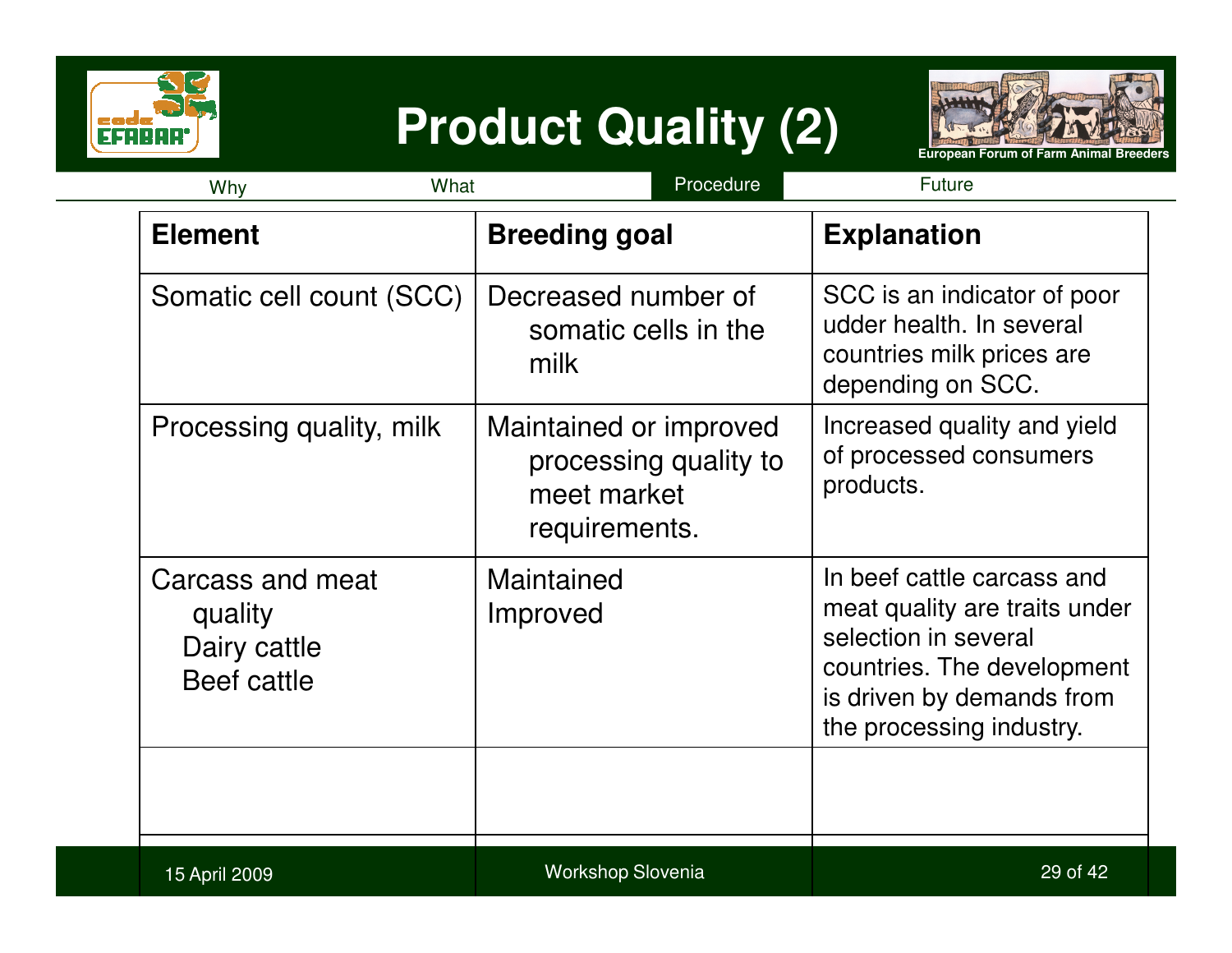

## **Genetic Diversity**



| Why               | What                                                                                          | Procedure<br>Future                                                                                                                                                                                                                                                                                                                                                                                                                                                                       |
|-------------------|-----------------------------------------------------------------------------------------------|-------------------------------------------------------------------------------------------------------------------------------------------------------------------------------------------------------------------------------------------------------------------------------------------------------------------------------------------------------------------------------------------------------------------------------------------------------------------------------------------|
| <b>Element</b>    | <b>Breeding goal</b>                                                                          | <b>Explanation</b>                                                                                                                                                                                                                                                                                                                                                                                                                                                                        |
| Genetic diversity | Maintained genetic diversity<br>within commercial breeds.<br>Conservation of local<br>breeds. | A high genetic diversity is essential to maintain<br>sustainable breeding in the future for all<br>commercial breeds.<br>A special situation is when a local product is<br>requiring a certain breed; as in the case of the<br>Fontina Cheese in Italy that only process milk<br>from the Valdostana Breed.<br>Preservation of local and endangered breeds is a<br>(global) society issue. BO can take part in this<br>conservation through cryo preservation of semen<br>and/or embryos. |
| Inbreeding        | Rate of inbreeding<br>balanced with rate of<br>genetic change.                                | BO will only allow a maximum of 1% of increased<br>inbreeding per generation in their nucleus<br>programmes as is advised by FAO.                                                                                                                                                                                                                                                                                                                                                         |
| Cross breeding    |                                                                                               | Exploitation of hybrid vigour in commercial herds<br>is done to a large extent in beef cattle production.<br>A growing interest of cross breeding can also be<br>noticed in dairy cattle.                                                                                                                                                                                                                                                                                                 |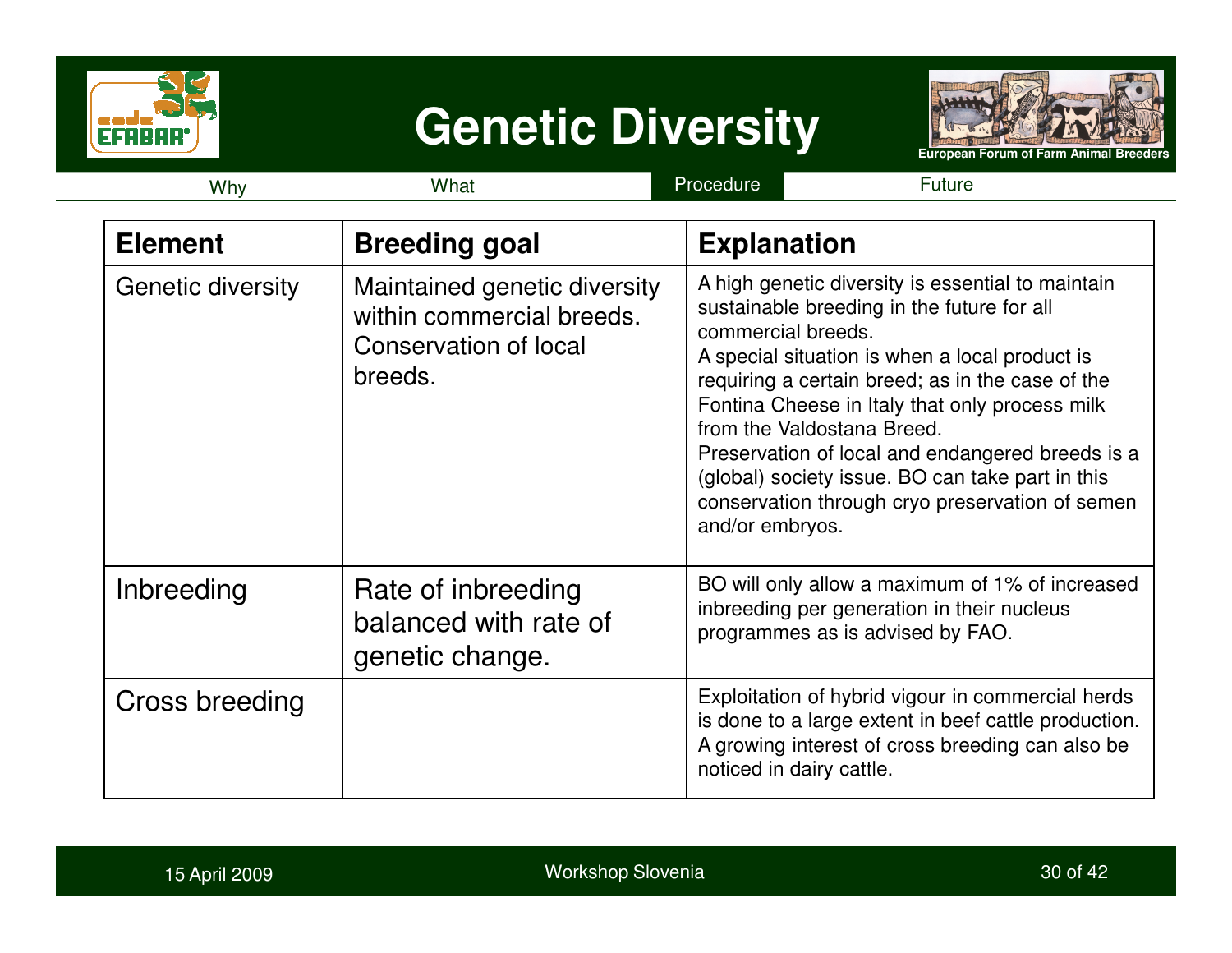

| <b>Element</b>                     | <b>Breeding goal</b>                                            | <b>Explanation</b>                                                                                                                                                                                                                                         |
|------------------------------------|-----------------------------------------------------------------|------------------------------------------------------------------------------------------------------------------------------------------------------------------------------------------------------------------------------------------------------------|
| <b>Fertility</b><br>Female<br>Male | Maintained or improved<br>male and female fertility.            | Reproductive soundness is a<br>prerequisite for both dairy and<br>beef production and female<br>infertility is one of the major<br>causes for involuntary culling. In<br>grazing based production systems<br>it is essential to have an annual<br>calving. |
| Feed efficiency                    | Improvement of the<br>efficiency of utilized feed<br>resources. | A better utilisation of resources is<br>preferable. However, ruminants<br>are often using local feed<br>resources under none optimum<br>conditions.                                                                                                        |
| <b>Productive life</b>             | Improvement of longevity<br>of cows.                            | BO want to select for robust<br>animals that will cope with<br>numerous environmental<br>conditions, which increase the<br>longevity of the cows.                                                                                                          |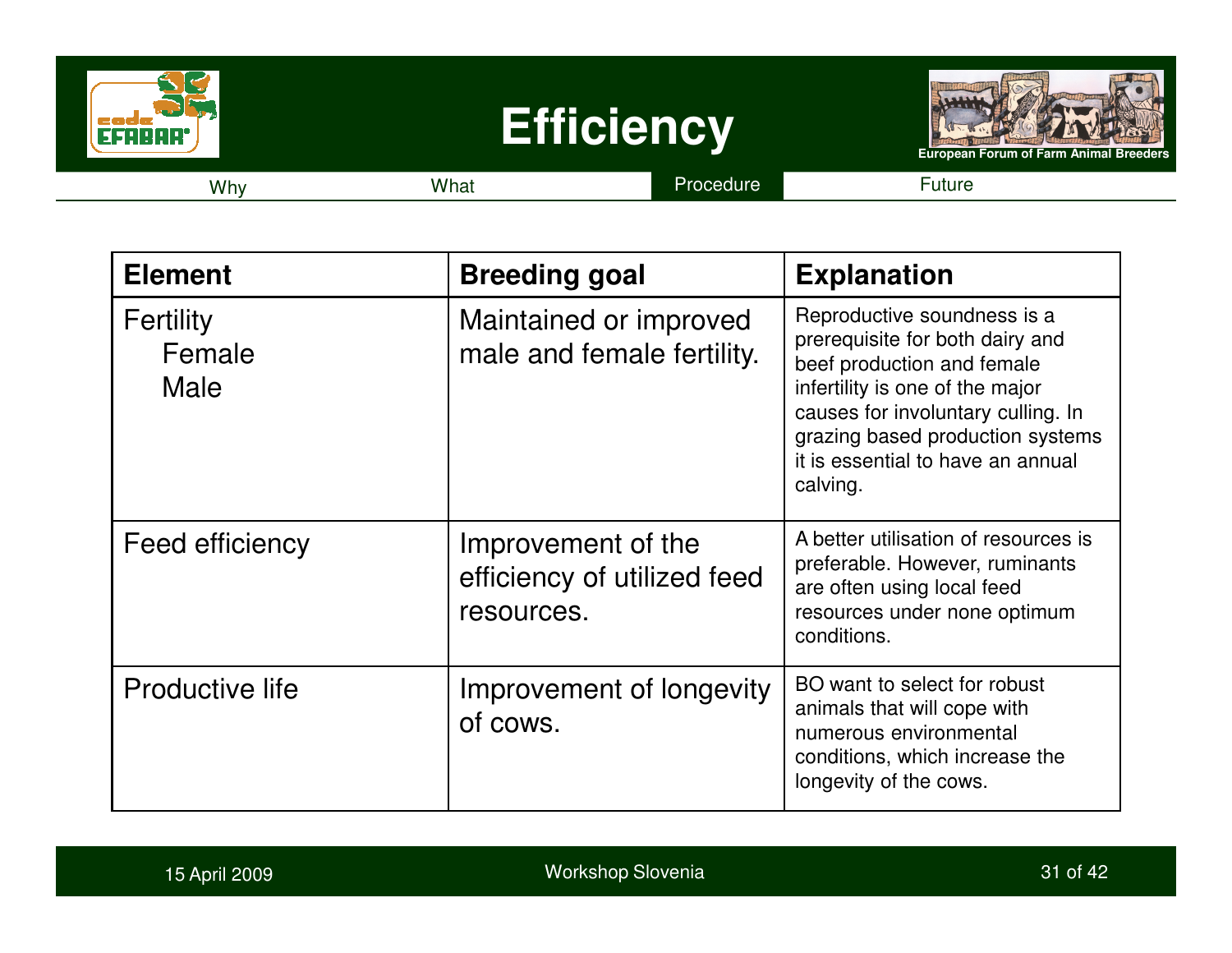

| <b>Element</b>                     | Goal                                                                            | <b>Explanation</b>                                                                                                            |
|------------------------------------|---------------------------------------------------------------------------------|-------------------------------------------------------------------------------------------------------------------------------|
| Nitrogen and Phosphate<br>emission | Reduced N and P<br>emission per<br>-Kg of beef produced<br>-Kg of milk produced | An improved feed<br>efficiency decrease the<br>amount of manure<br>produced (N and P<br>emission) per kg of beef<br>and milk. |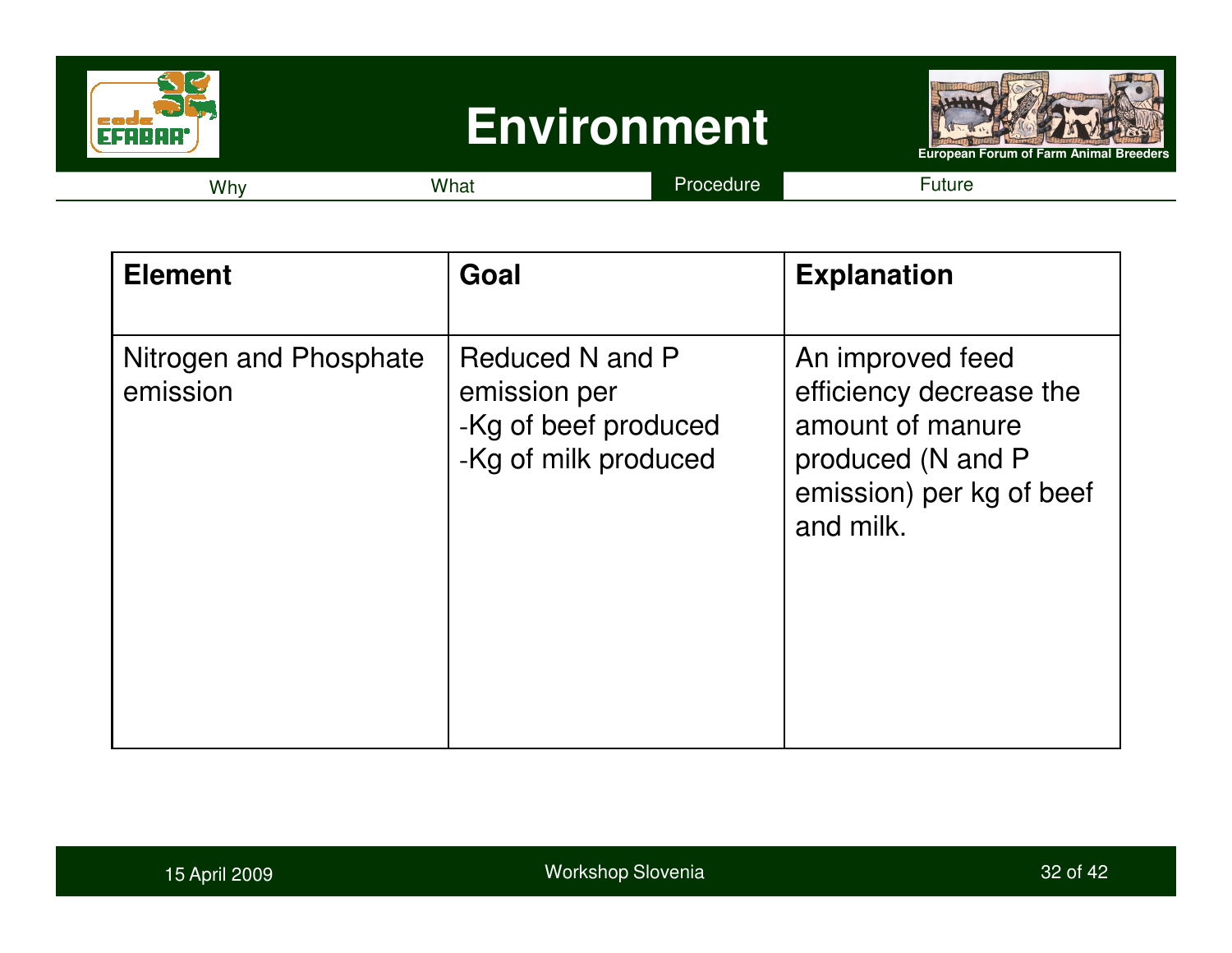

## **Welfare and Health (1)**



Why

y What Procedure Future

| <b>Element</b>                                                | <b>Breeding goal</b>                                                    | <b>Explanation</b>                                                                                                                                             |
|---------------------------------------------------------------|-------------------------------------------------------------------------|----------------------------------------------------------------------------------------------------------------------------------------------------------------|
| Genetic defects                                               | Decrease the presence<br>of genetic defects.                            | The BO will select against<br>genetic defects in animals.<br>Young bulls will be tested<br>against known/suspect defects<br>such as BLAD, MF and CVM.          |
| <b>Mastitis incidence</b>                                     | Decrease the incidence<br>of mastitis.                                  | Udder health problem is a<br>welfare as well as a production<br>problem and mastitis is one of<br>the major causes for involuntary<br>culling of dairy cattle. |
| Disease resistance<br>against other diseases<br>than mastitis | Decreased frequency of<br>animals with other<br>diseases than mastitis. | Other diseases than mastitis are<br>also causing involuntary culling<br>in cattle.                                                                             |
|                                                               |                                                                         |                                                                                                                                                                |
| 15 April 2009                                                 | <b>Workshop Slovenia</b>                                                | 33 of 42                                                                                                                                                       |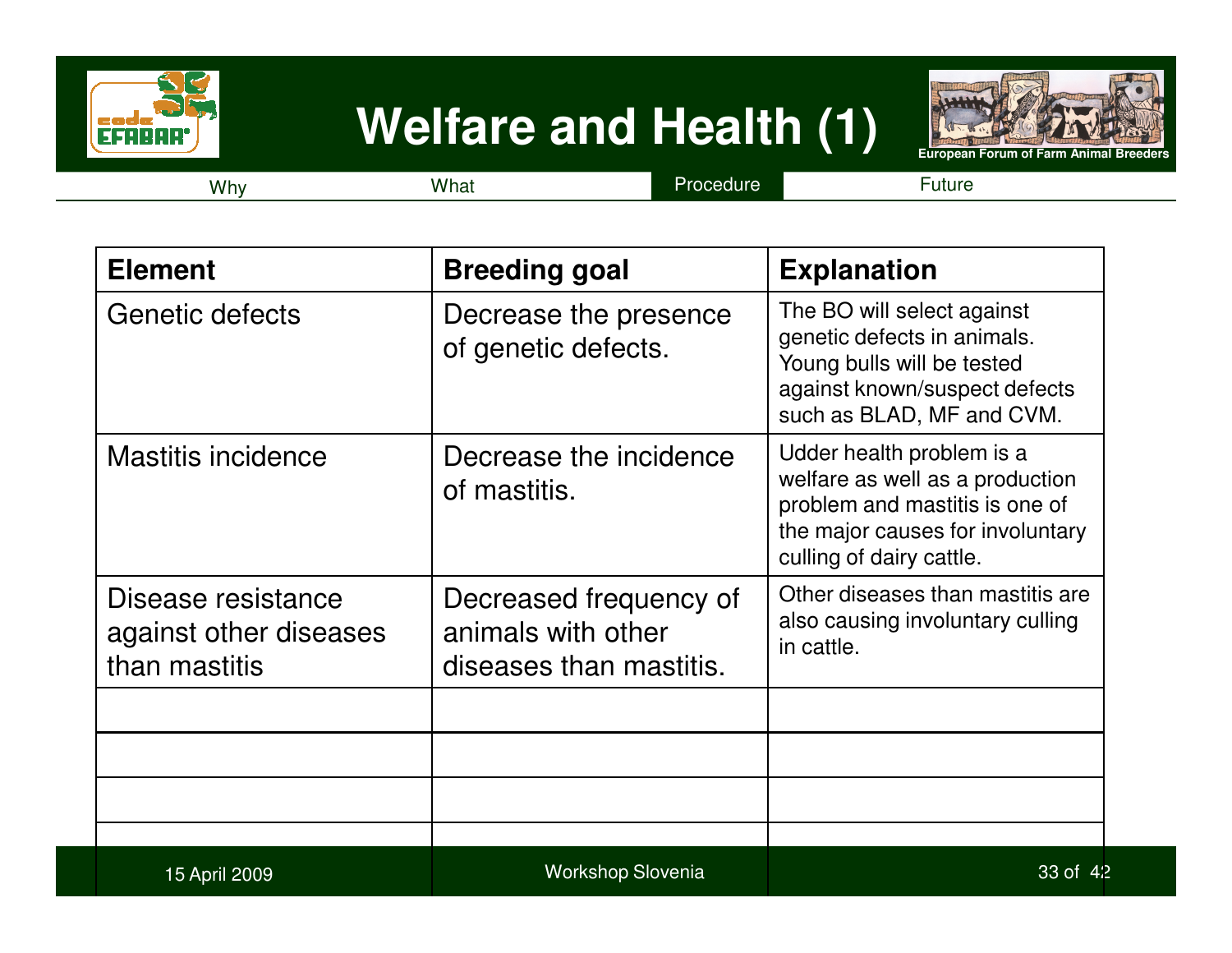

## **Welfare and Health (2)**



| What<br>Why        |                                                                             | Procedure | Future                                                                                                                                                        |
|--------------------|-----------------------------------------------------------------------------|-----------|---------------------------------------------------------------------------------------------------------------------------------------------------------------|
| <b>Element</b>     | <b>Breeding goal</b>                                                        |           | <b>Explanation</b>                                                                                                                                            |
| Udder conformation | Maintained or improved<br>udder attachment, udder<br>depth and teat traits. |           | <b>Functional udder</b><br>conformation is a trait that<br>improves longevity and<br>udder health.                                                            |
| Leg problems       | Decreased cull rate due<br>to feet and leg problems                         |           | Leg problems are an<br>important source for culling<br>of cattle.                                                                                             |
| Locomotion         | Improved locomotion<br>and natural movements.                               |           | Locomotion is a trait that is<br>recorded in several<br>countries. It has an impact<br>on longevity. Locomotion is<br>also an indicator of hoof<br>disorders. |
|                    |                                                                             |           |                                                                                                                                                               |
| 15 April 2009      | <b>Workshop Slovenia</b>                                                    |           | 34 of 42                                                                                                                                                      |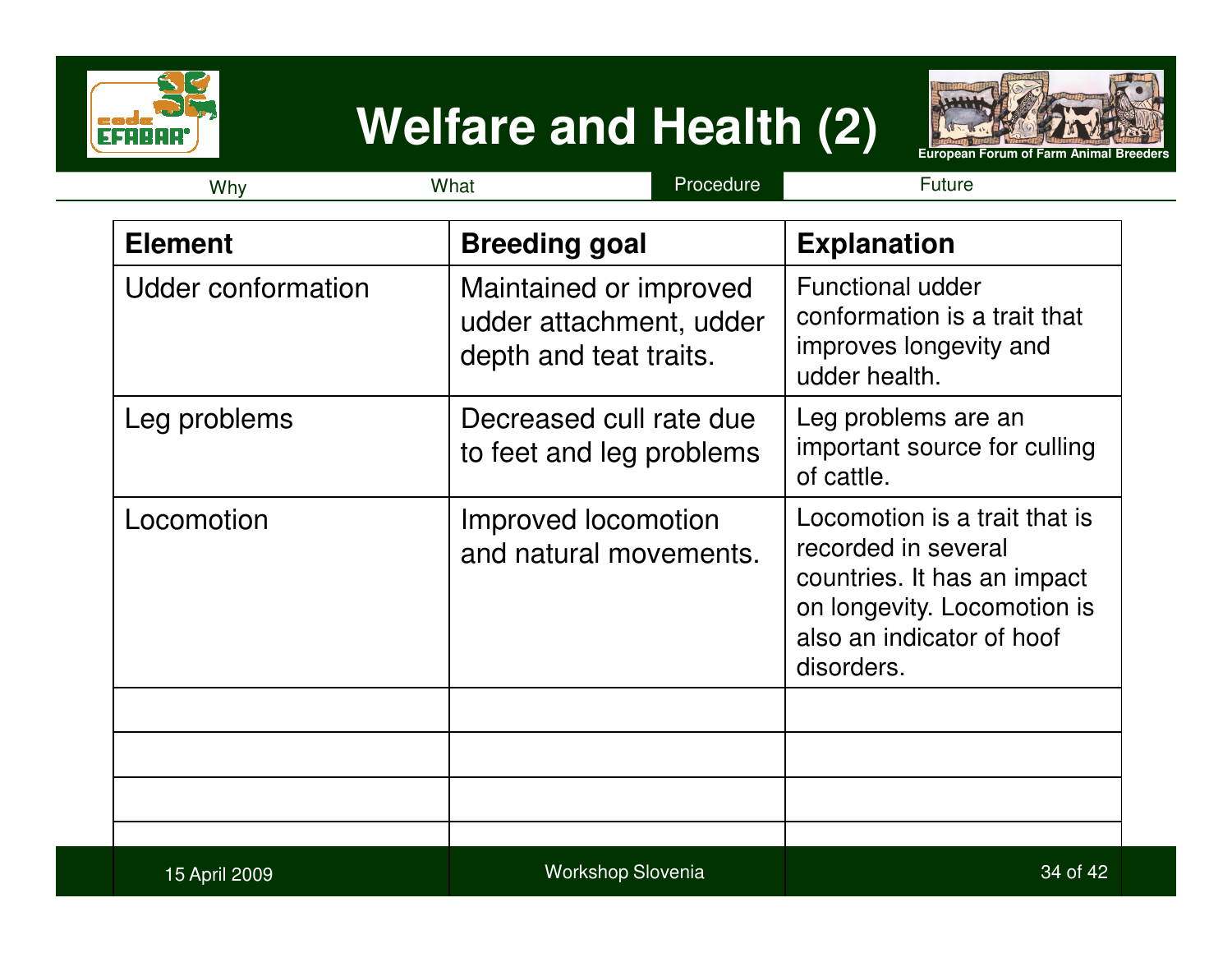

# **Welfare and Health (3)**



| Why               | What                                                         | Procedure<br>Future                                                                                                                                                                                                                                                                                                                                                                                                                                                                                                                                                                                                               |
|-------------------|--------------------------------------------------------------|-----------------------------------------------------------------------------------------------------------------------------------------------------------------------------------------------------------------------------------------------------------------------------------------------------------------------------------------------------------------------------------------------------------------------------------------------------------------------------------------------------------------------------------------------------------------------------------------------------------------------------------|
| <b>Element</b>    | <b>Breeding goal</b>                                         | <b>Explanation</b>                                                                                                                                                                                                                                                                                                                                                                                                                                                                                                                                                                                                                |
| Calving ease      | Maintained or<br>decreased frequency<br>of difficult calving | Calving ease should be regarded as both a sire<br>and a maternal grandsire trait. It is also<br>recommended to separate calving results between<br>virgin heifers and older cows. A difficult calving<br>increases the risk for calf mortality and a poor start<br>of the lactation for the dam.<br>For breeds with a low frequency of difficult calving<br>the aim is to maintain that status and for breeds<br>with a higher frequency the aim is to decrease the<br>frequency.<br>Caesarean section shall under no circumstances<br>be accepted as the normal procedure neither for<br>commercial cows nor for breeding stock. |
| Calf survival     | Maintained or<br>improved calf<br>survival.                  | The same arguments can be applied on calving<br>survival as on calving ease.                                                                                                                                                                                                                                                                                                                                                                                                                                                                                                                                                      |
| <b>Polledness</b> |                                                              | In several production systems dehorning is the<br>normal procedure, under these conditions<br>polledness can be preferable.                                                                                                                                                                                                                                                                                                                                                                                                                                                                                                       |
| 15 April 2009     |                                                              | <b>Workshop Slovenia</b><br>35 of 142                                                                                                                                                                                                                                                                                                                                                                                                                                                                                                                                                                                             |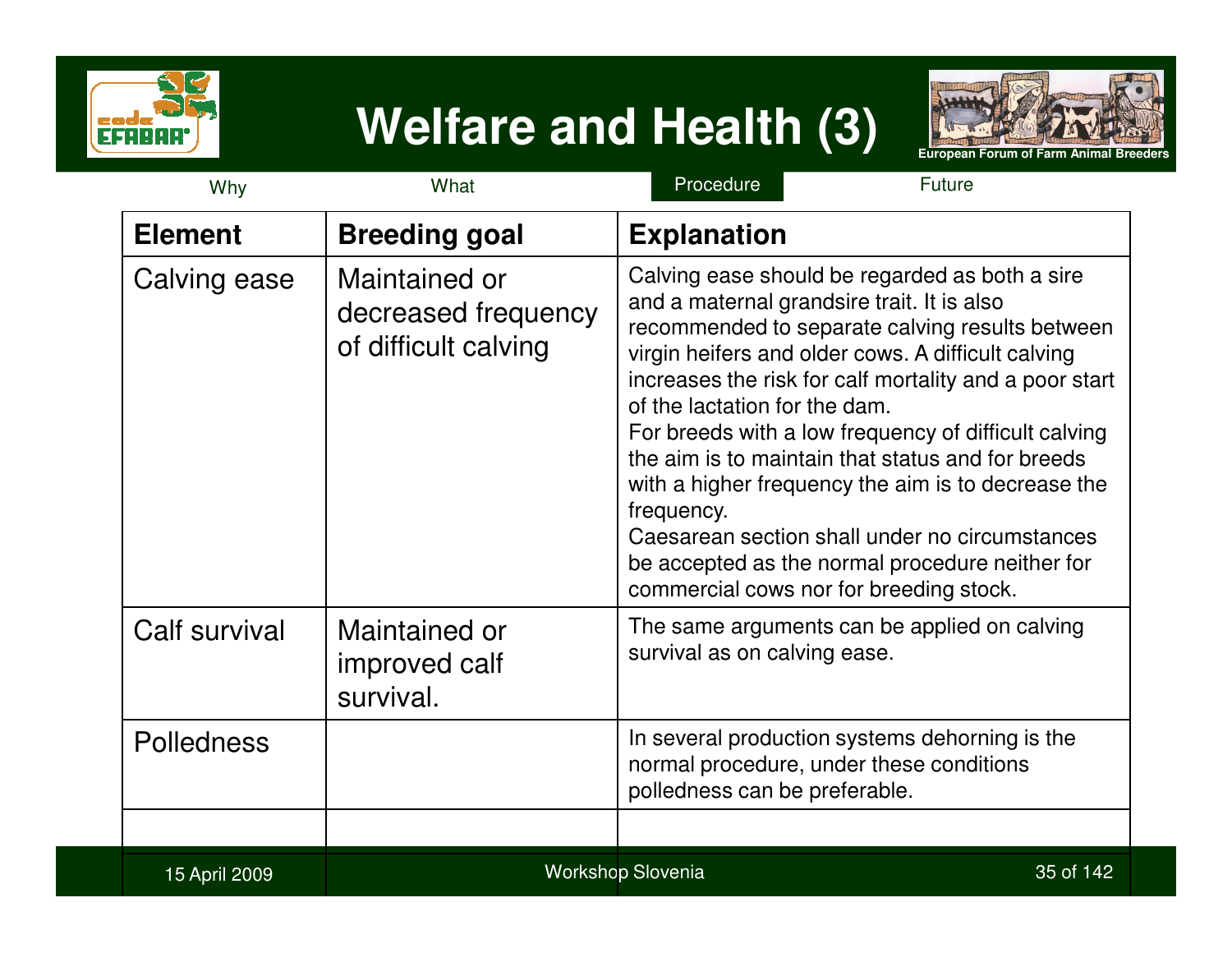

**Technologies**:

What technologies do you (not) use

Breeding (e.g. MAS, transgenesis)Reproduction (e.g. AI, cloning)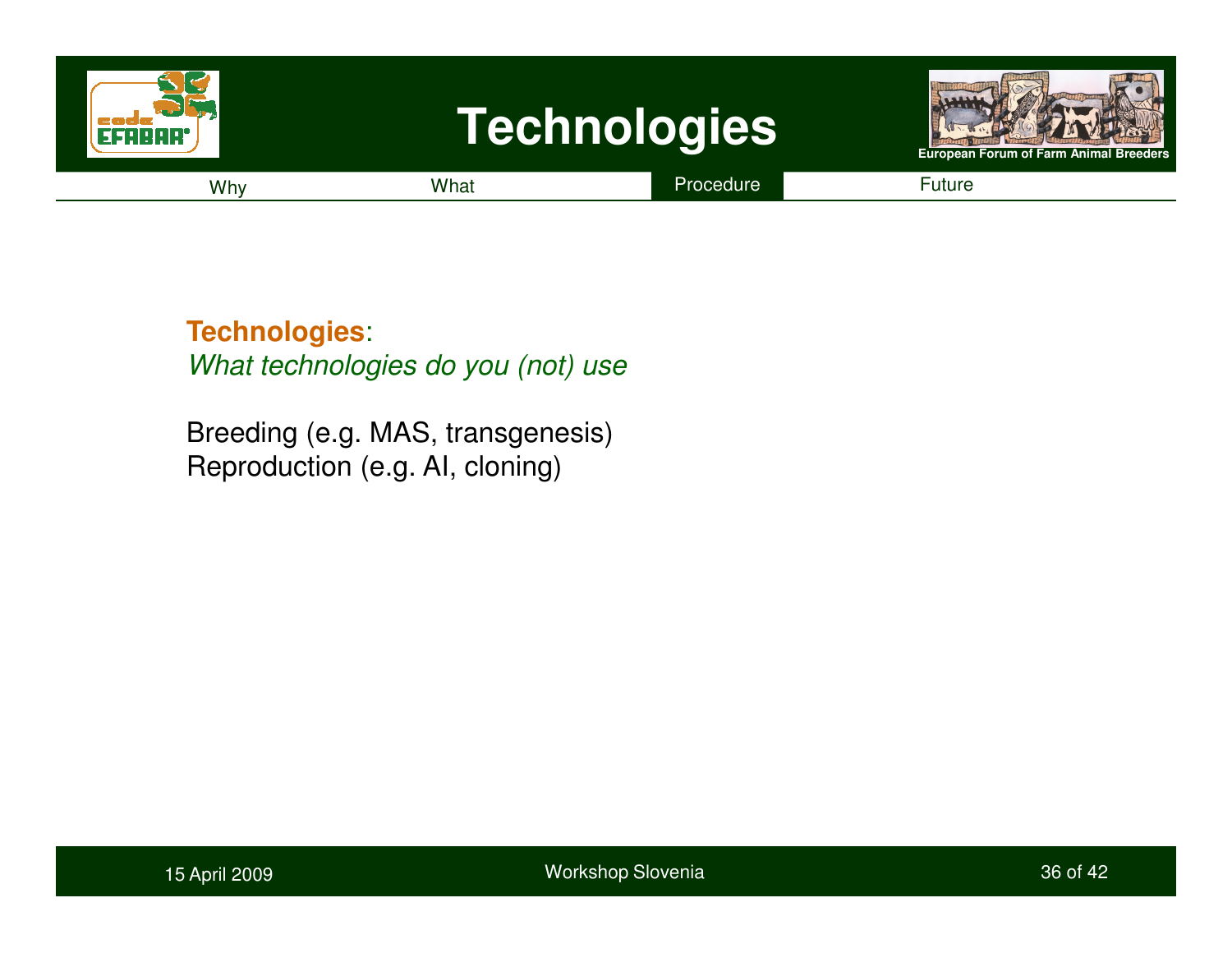

# **Breeding Technologies**



Whyy What Procedure Future

| <b>Element</b>                        | <b>Explanation</b>                                                                                                                                       |
|---------------------------------------|----------------------------------------------------------------------------------------------------------------------------------------------------------|
| Marker and gene<br>assisted selection | BO may use marker or gene assisted selection. These<br>techniques are expected to enhance genetic<br>improvement for quality, welfare and health traits. |
| Transgenics                           | BO currently do not make use of transgenic techniques                                                                                                    |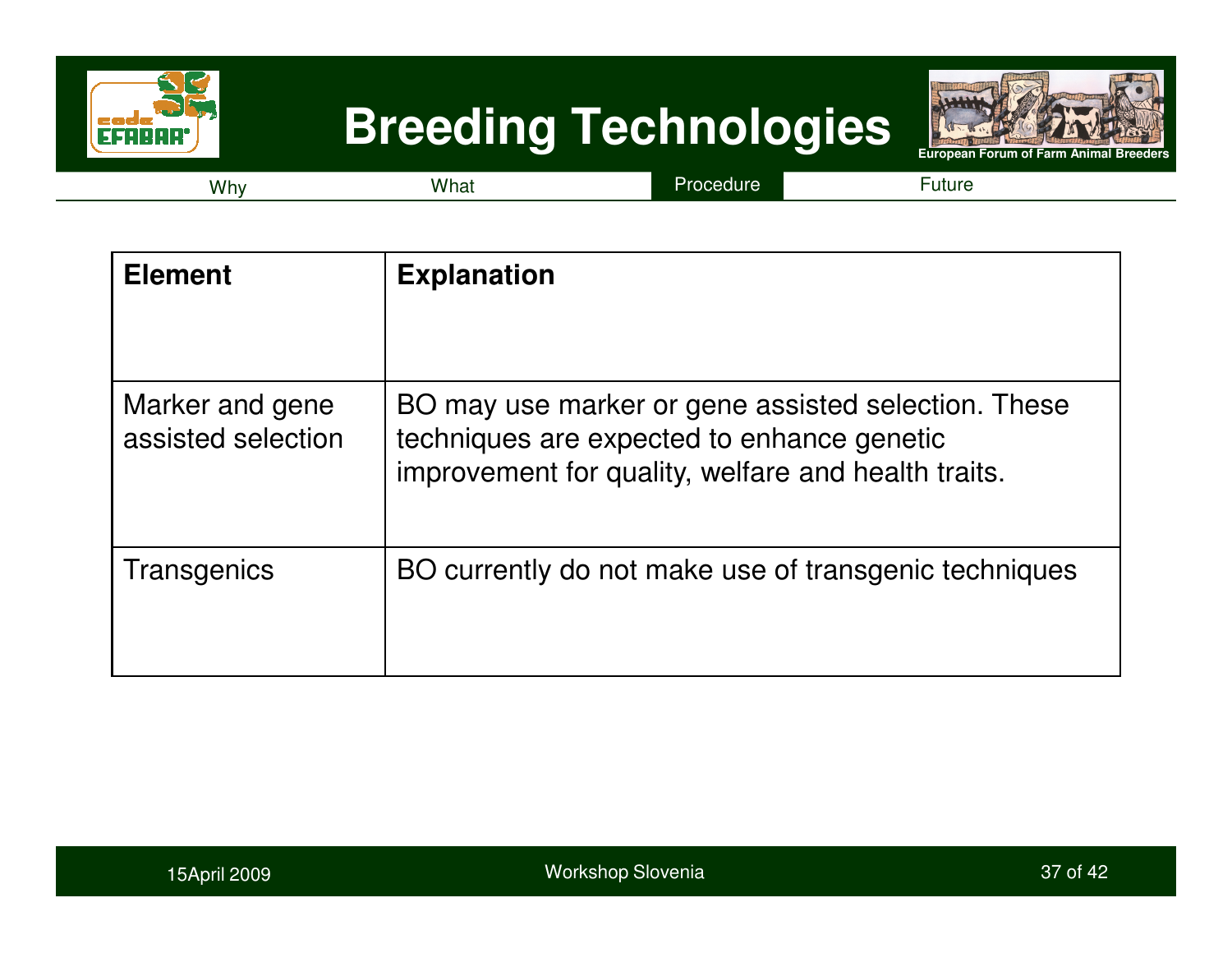

## **Reproduction Technologies (1)**



Why

y What Procedure Future

| <b>Element</b>                            | <b>Explanation</b>                                                                                                                                                                                                                                                                                                                                                                                                      |
|-------------------------------------------|-------------------------------------------------------------------------------------------------------------------------------------------------------------------------------------------------------------------------------------------------------------------------------------------------------------------------------------------------------------------------------------------------------------------------|
| Artificial<br>Insemination<br>(AI)        | Al is the recommended reproductive technology for sires. Al makes it possible<br>to detect genetically superior bulls by progeny testing. Proven bulls make it<br>possible to achieve the desirable breeding goals.<br>Al will facilitate extensive use and trade with genetically superior bulls.<br>Al is a recommended method to prevent disease transmission.                                                       |
| Semen<br>technologies                     | Freezing of semen is a normal procedure in the AI industry.<br>Semen sexing is a method to avoid unwanted animals to be borne. BO and<br>cattle farmers will use sexed semen when it is a suitable method for achieving<br>desirable goals.<br>Frozen semen is a cheap method for generating a long lasting gene bank.                                                                                                  |
| Collection of<br>semen and<br>preparation | Collection of semen from bulls is done by trained personnel and with adequate<br>equipment to ensure health and welfare of the bulls. The semen doses shall<br>have a sufficient quality and quantity of cells to provide a normal pregnancy<br>rate. Furthermore an accurate identity and no transmission of diseases must be<br>achieved.<br>Under no situation is electro ejaculation a method that can be accepted. |
|                                           |                                                                                                                                                                                                                                                                                                                                                                                                                         |
| 15April 2009                              | <b>Workshop Slovenia</b><br>38 of 42                                                                                                                                                                                                                                                                                                                                                                                    |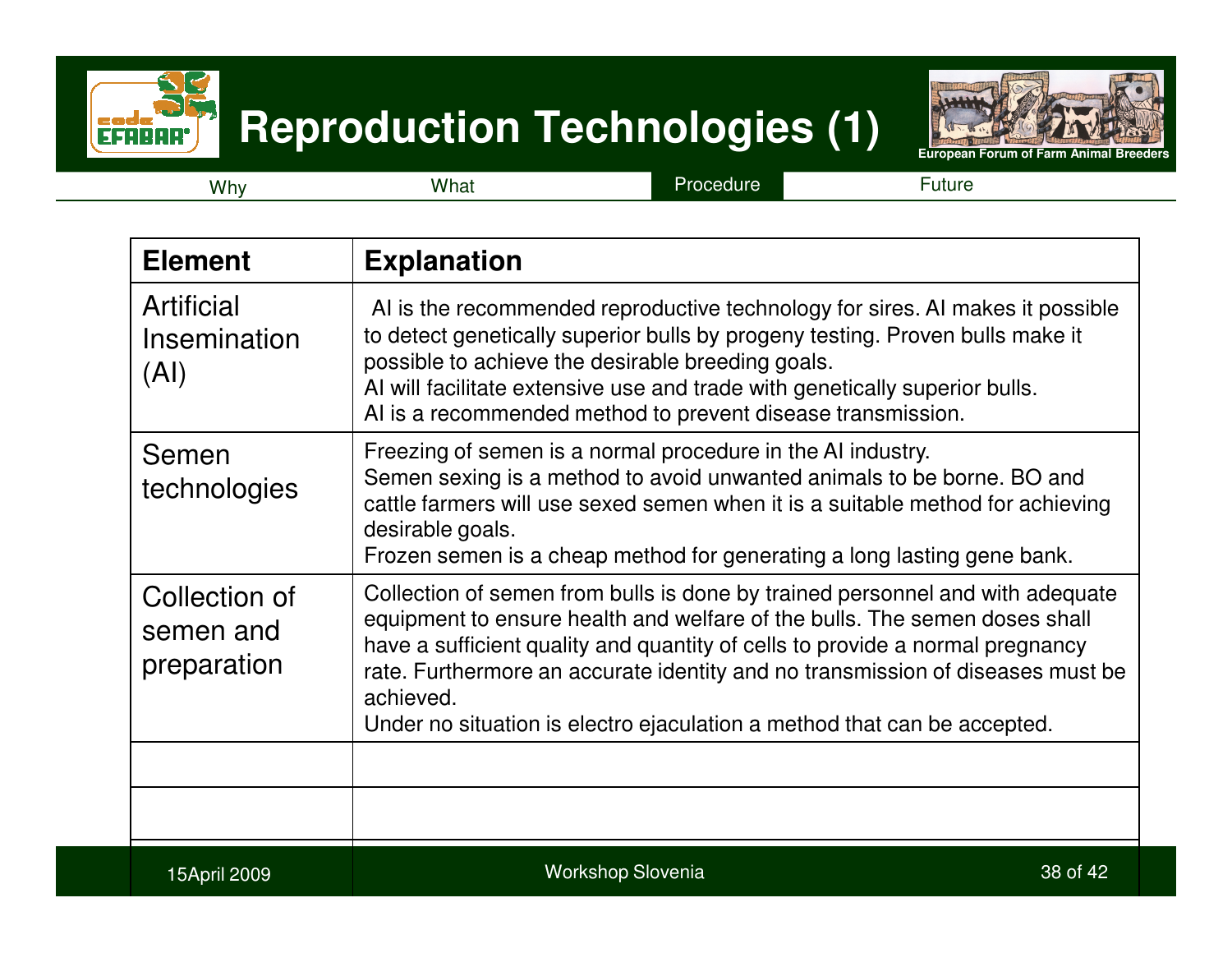

## **Reproduction Technologies (2)**



Why

y What Procedure Future

| <b>Element</b>              | <b>Explanation</b>                                                                                                                                                                                                                                                                                                                                                                                                                                                    |
|-----------------------------|-----------------------------------------------------------------------------------------------------------------------------------------------------------------------------------------------------------------------------------------------------------------------------------------------------------------------------------------------------------------------------------------------------------------------------------------------------------------------|
| <b>Oestrus</b><br>induction | Oestrus induction is a management method and BO do not<br>influence its use.                                                                                                                                                                                                                                                                                                                                                                                          |
| Embryo transfer<br>(ET)     | Embryo Transfer is an accepted reproductive method for genetic superior<br>females, bull dams. Super ovulation and subsequent collection of embryos<br>makes it possible to obtain more offspring after superior females.                                                                                                                                                                                                                                             |
| Embryo<br>technologies      | Frozen embryos facilitate trade with embryos at a low health risks.<br>ET with frozen embryos is a method to introduce new breeds in a country.<br>Frozen embryos are a cheap method for generating a long lasting gene bank.<br>Embryo sexing is a method to avoid unwanted animals to be borne.<br>In vitro production of embryo is an alternative embryo production method.<br>BO will use the embryo techniques that cause no harm or suffering to the<br>animal. |
| Cloning                     | BO currently does not make use of cloning.                                                                                                                                                                                                                                                                                                                                                                                                                            |
|                             |                                                                                                                                                                                                                                                                                                                                                                                                                                                                       |
| 15April 2009                | <b>Workshop Slovenia</b><br>39 of 42                                                                                                                                                                                                                                                                                                                                                                                                                                  |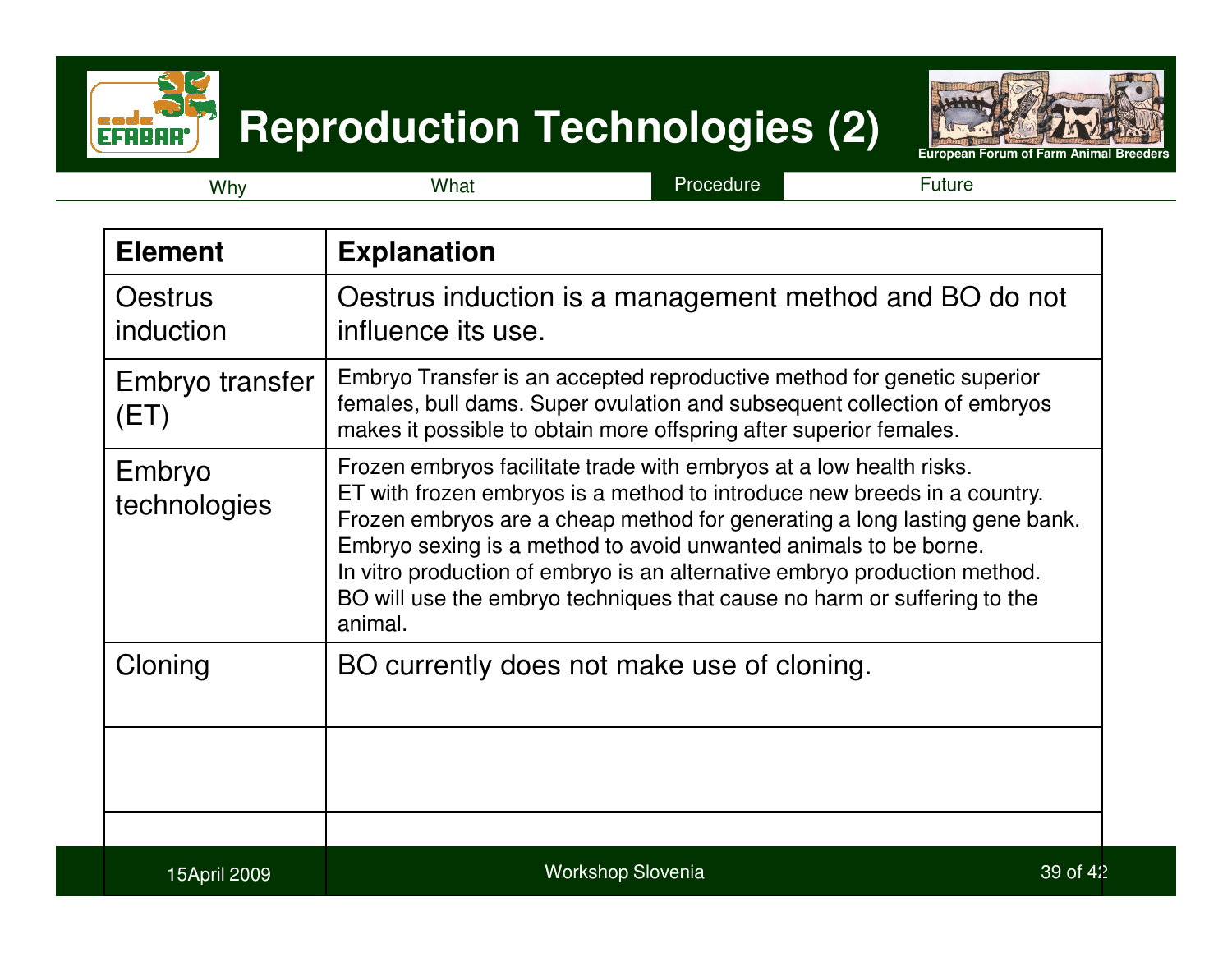# **The future and**



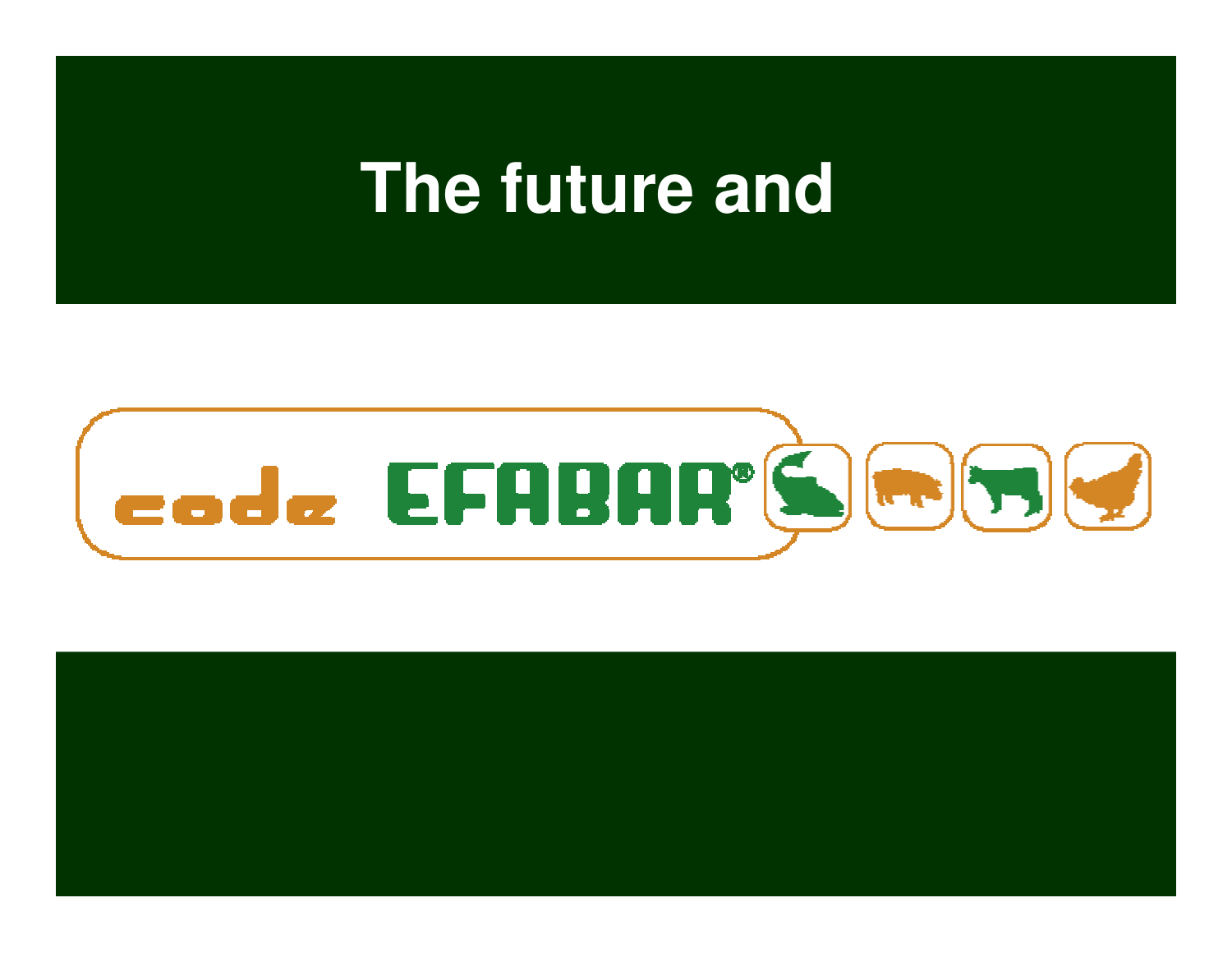

- $\bullet$ Code-EFABAR 2008-2010
- •If you wish we can give a Code workshop for your members
- $\bullet$ Every 3 years: re-examination of Code
- EFFAB membership